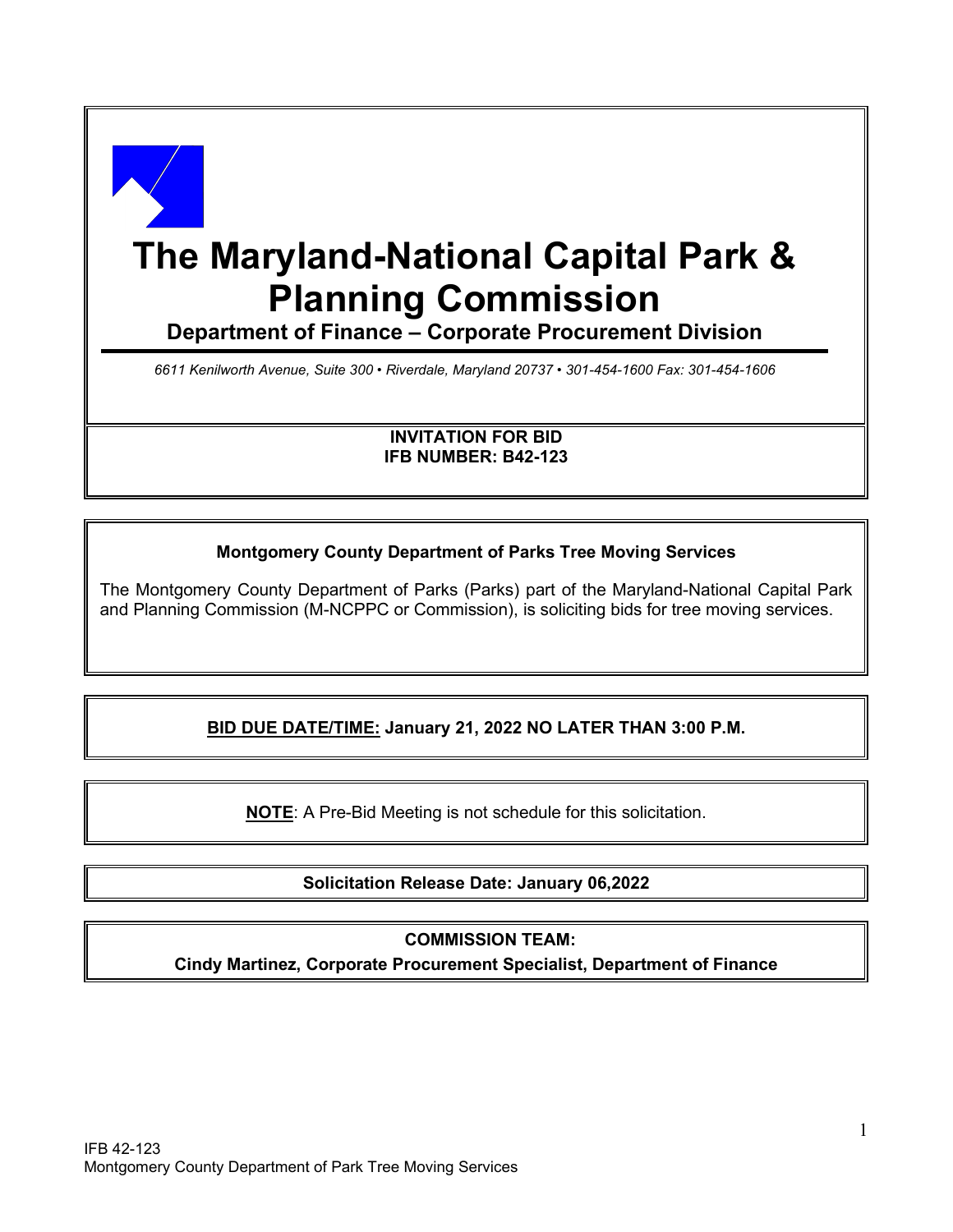# **THE MARYLAND-NATIONAL CAPITAL PARK AND PLANNING COMMISSION INVITATION FOR BID (IFB) SUMMARY**

| <b>IFB Number:</b>                                           | B42-123                                                                                                                                                                                                                                                                                                                                                                                                                                                                                                               |  |  |
|--------------------------------------------------------------|-----------------------------------------------------------------------------------------------------------------------------------------------------------------------------------------------------------------------------------------------------------------------------------------------------------------------------------------------------------------------------------------------------------------------------------------------------------------------------------------------------------------------|--|--|
| <b>Bid Name:</b>                                             | <b>Montgomery County Department of Parks Tree Moving Services</b>                                                                                                                                                                                                                                                                                                                                                                                                                                                     |  |  |
| <b>Pre-Bid</b><br>Meeting:                                   | <b>Not Applicable</b>                                                                                                                                                                                                                                                                                                                                                                                                                                                                                                 |  |  |
| <b>Deadline for</b><br><b>Technical</b><br><b>Questions:</b> | January 11, 2022 no later than 3:00 p.m. Technical Questions must be<br>submitted on OPEN GOV Procurement under Question Tab.                                                                                                                                                                                                                                                                                                                                                                                         |  |  |
| <b>Deadline for</b><br>Bid:                                  | JANUARY 21, 2022 NO LATER THAN 3:00 P.M.                                                                                                                                                                                                                                                                                                                                                                                                                                                                              |  |  |
| Submit Bid to:                                               | Bids must be submitted online through the Commission's electronic bid<br>service provider (OPENGOV Procurement). The Commission will not be<br>accepting paper copies of bids. Please follow the link below to submit an<br>electronic bid for this solicitation:                                                                                                                                                                                                                                                     |  |  |
|                                                              | https://secure.procurenow.com/portal/mncppc                                                                                                                                                                                                                                                                                                                                                                                                                                                                           |  |  |
|                                                              | Bids delivered to any location or electronic submission other than the<br>Commission's electronic bid service provider (ProcureNow) listed above will<br>not be considered. Oral, telephonic, telegraphic and facsimile bids will not be<br>accepted. No bids shall be delivered by mail or courier service, the bidder<br>assumes full responsibility for its timely delivery to the designated website<br>(ProcureNow). Bids received after the date and time specified for receipt of<br>Bids will be rejected and |  |  |
| <b>Bid Submittal</b><br><b>Instructions:</b>                 | The bid package must include all required information as outline in this solicitation<br>and uploaded to Open Gov Procurement.                                                                                                                                                                                                                                                                                                                                                                                        |  |  |
|                                                              | THE COMMISSION IS NOW REQUIRING ALL VENDORS TO REGISTER ON<br>THE COMMISSION'S ONLINE VENDOR REGISTRATION (EZ PROCUREMENT).                                                                                                                                                                                                                                                                                                                                                                                           |  |  |
|                                                              | Prospective Bidders should register as a vendor to be included in the<br>Commission's bidders list.                                                                                                                                                                                                                                                                                                                                                                                                                   |  |  |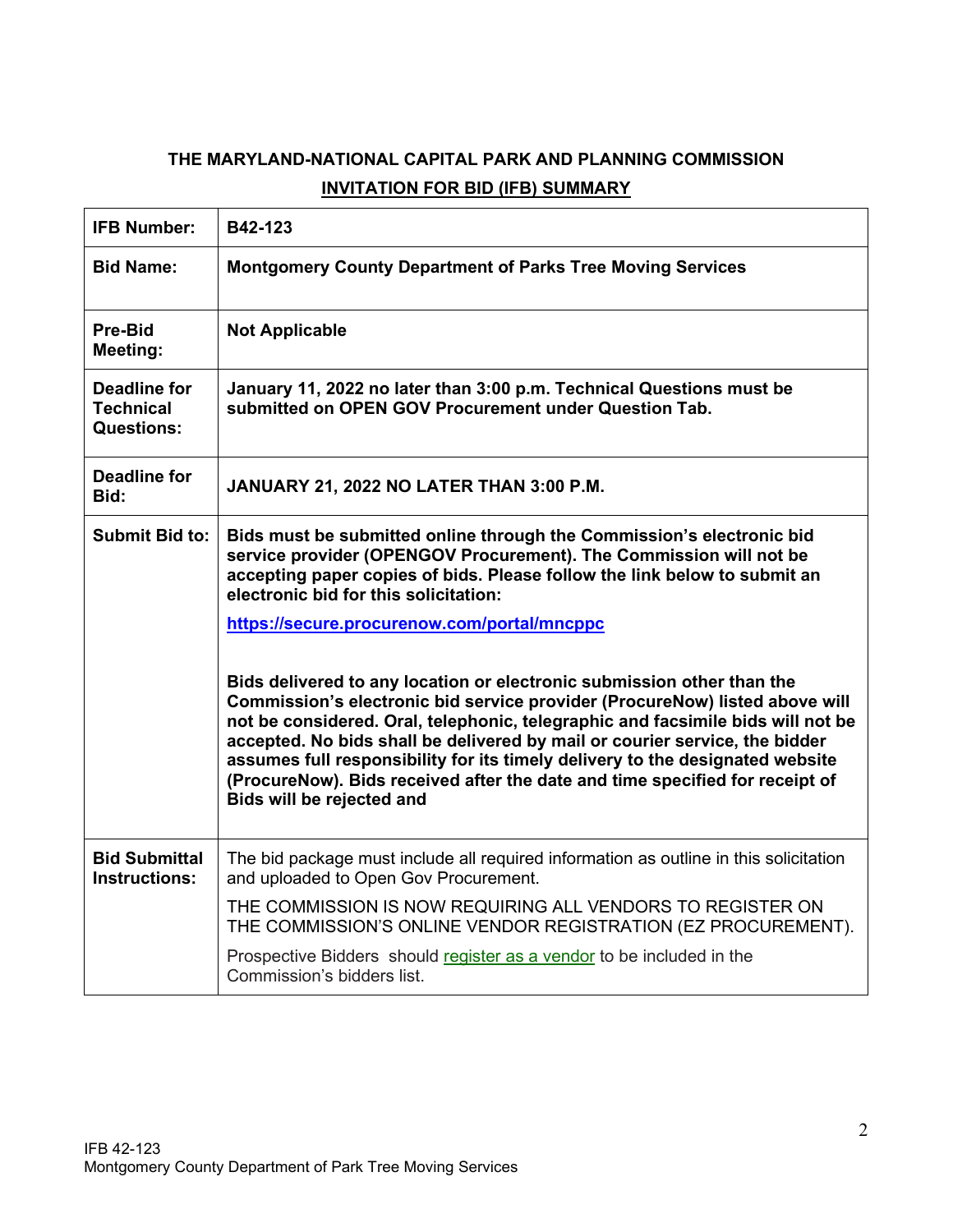| Inquiries: | All inquiries regarding this solicitation are to be made to:                                                                                                                                                          |  |  |  |
|------------|-----------------------------------------------------------------------------------------------------------------------------------------------------------------------------------------------------------------------|--|--|--|
|            | Cindy Martinez, Principal Procurement Specialist<br>Department of Finance, Corporate Procurement Division<br>6611 Kenilworth Ave<br>Riverdale, MD 20737<br>Email: Cindy.Martinez@mncppc.org<br>Office: (301) 454-1603 |  |  |  |
|            | MARYLAND RELAY SERVICE: 1 (800) 735-2258 [for the hearing impaired]                                                                                                                                                   |  |  |  |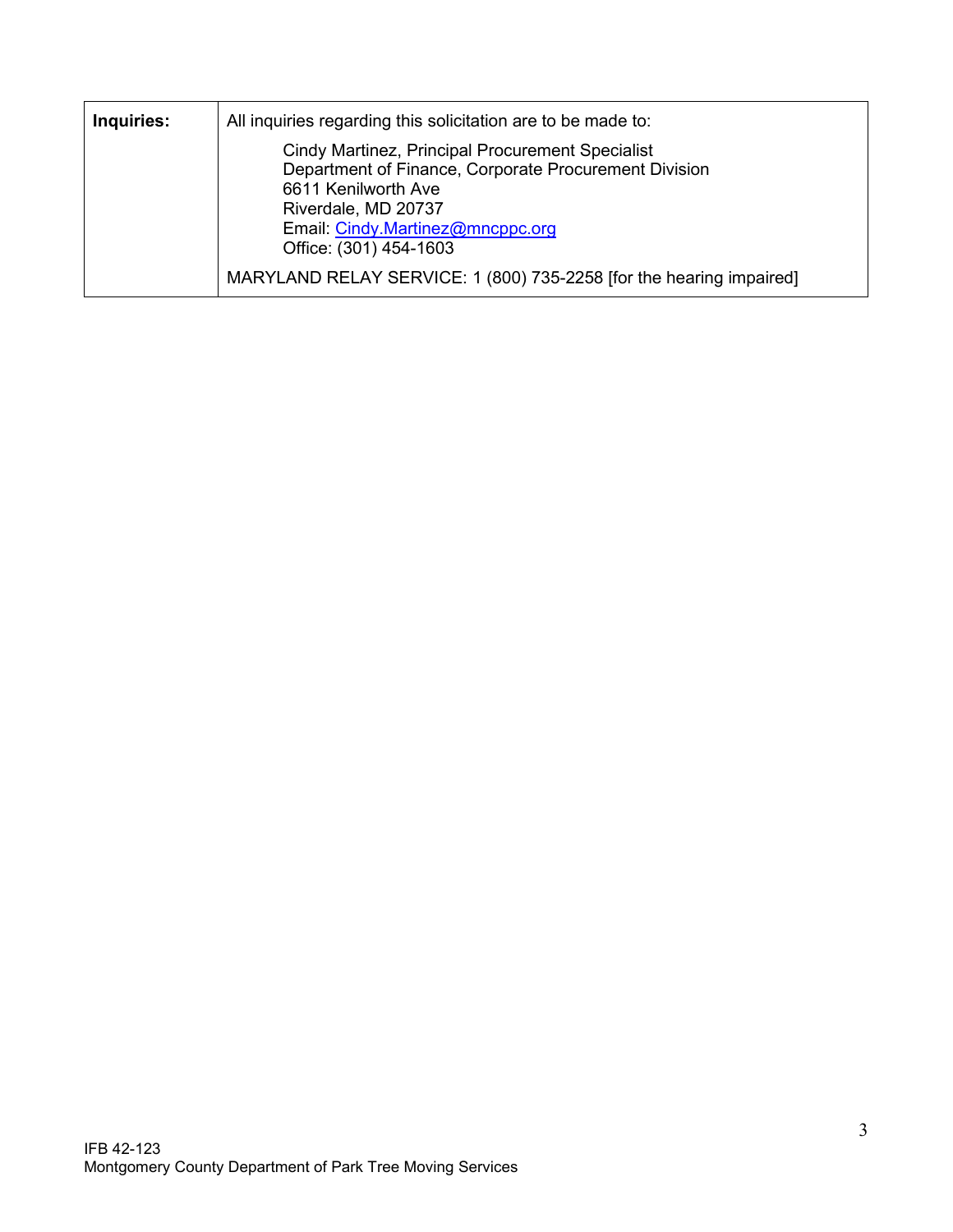# **TABLE OF CONTENTS**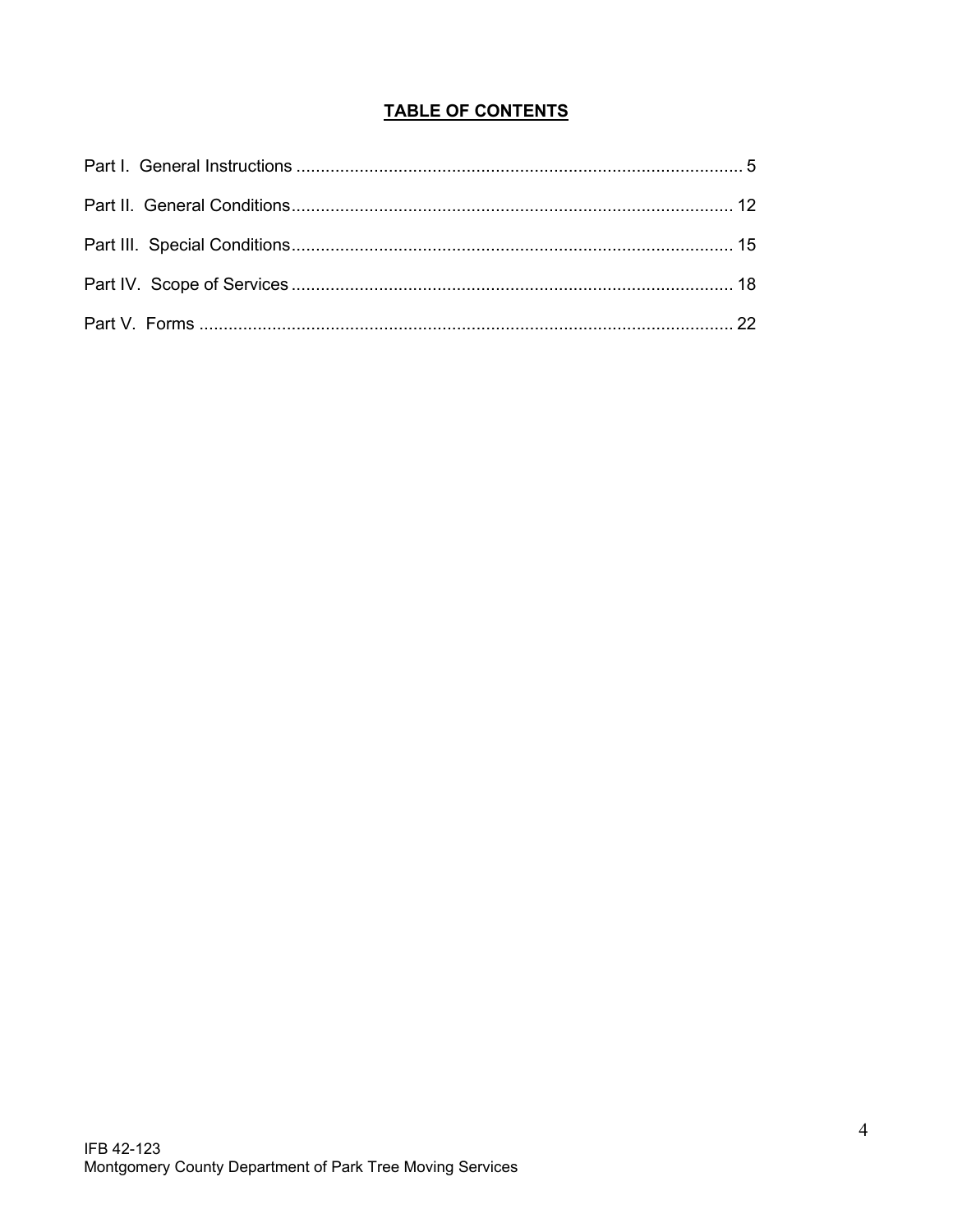**PART I**

# **GENERAL INSTRUCTIONS**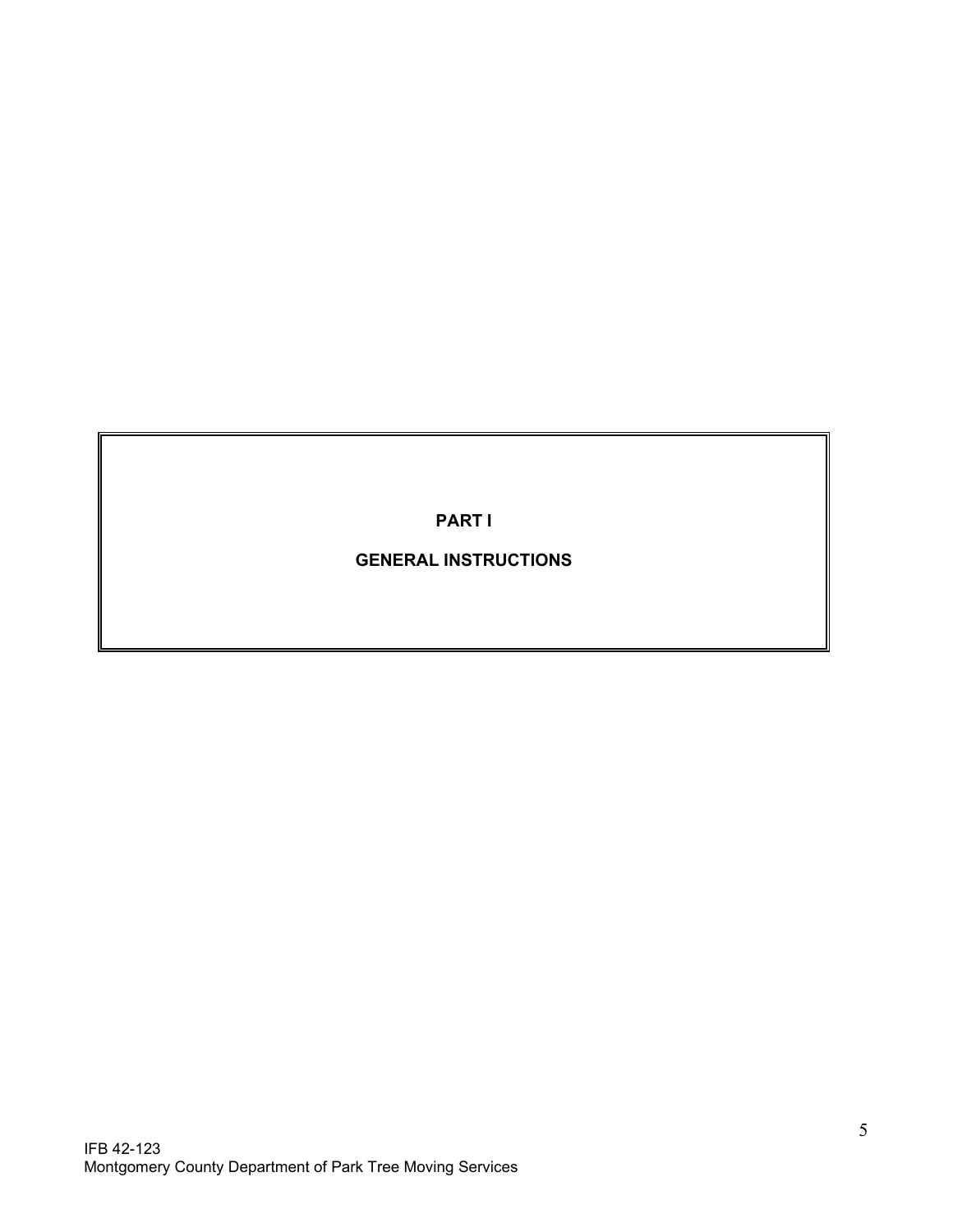## **PRESUBMISSION INFORMATION**

#### **Examination of Proposal Documents**

Offerors must examine all the bidding documents very carefully and must make their proposal after examination of the proposed work. The submission of a proposal indicates that the offeror thoroughly understands all the terms and conditions, instructions, and specifications of the solicitation.

## **Commission Assistance in Bid Preparation**

Commission staff will not assist any offeror or offeror's agent in the actual preparation of the Bid. Bidders or their agents will not be permitted to use Commission telephones or other facilities in the preparation of the bid unless the Commission representative specified in the Invitation for Sealed Proposals has given specific authorization.

#### **Interpretation of Proposal Documents and Correction of Bid Documents**

Should a Bidder, upon examination of the IFB and Contract Documents, or after conducting an investigation of local and site conditions and performing a review of any information related thereto provided by the Commission, require an interpretation or clarification of any provision of such documents or information, or believe there to be any ambiguity or error in or inconsistency or discrepancy between, or otherwise be in doubt as to the meaning or intent of, any part or portion of those documents or that information, the Offeror shall notify the Commission in writing at least five (5) working days prior to the date set for receipt of Proposals.

| Address all questions to: Cindy Martinez |                                                       |
|------------------------------------------|-------------------------------------------------------|
|                                          | <b>Principal Procurement Specialist</b>               |
|                                          | Department of Finance, Corporate Procurement Division |
|                                          | 6611 Kenilworth Ave                                   |
|                                          | Riverdale, MD 20737                                   |
|                                          | Email: Cindy. Martinez@mncppc.org                     |
|                                          | Office: (301) 454-1603                                |

A Bidder who fails to request any such interpretation or clarification waives any claim for additional cost or time for any ambiguity or error in or inconsistency or discrepancy between any such documents and/or information which is found to have been apparent at the time of receipt of Proposals.

All interpretations, clarifications, corrections, changes or other directions related to these requests of Offerors will be provided in writing by the Commission and posted on [www.mncppc.org](http://www.mncppc.org/) and [https://emma.maryland.gov.](https://emma.maryland.gov/)

Responses to Bidder notifications and inquiries made in any other manner, and especially any oral explanations, instructions or comments provided by any representative of the Commission or its Staff, will not be binding on the Commission.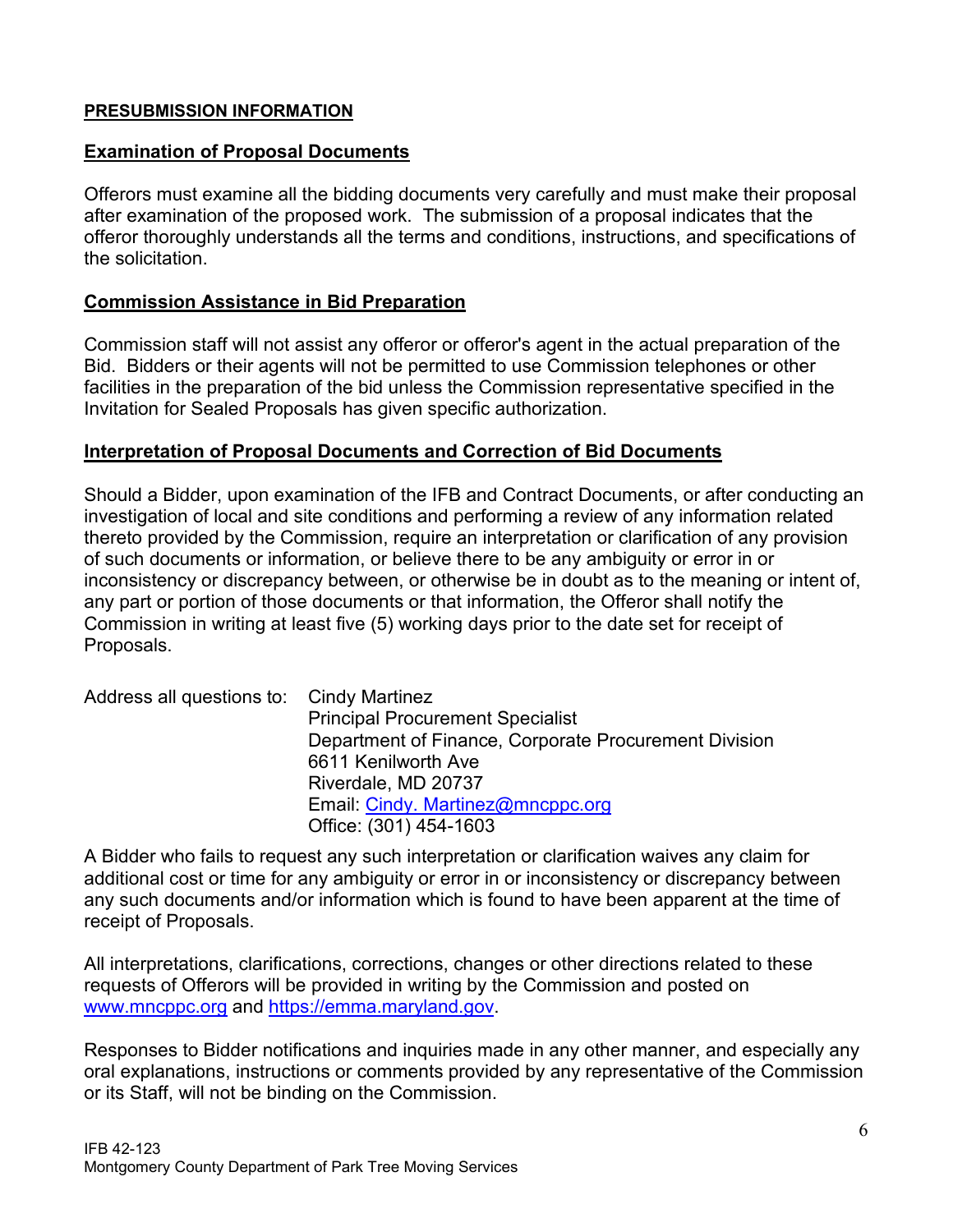# **Extension of Bid Opening**

The Commission may extend the deadline for receipt of Bids at its option. If the date is extended, the Commission will provide written notification posted on [www.mncppc.org](http://www.mncppc.org/) and OPEN GOV Procurement. It is incumbent upon the Bidder to check for addenda and/or any extension of the deadline.

## **Response to Solicitations**

In the event a firm does not submit a bid on this solicitation, the firm should provide the Commission an explanation as to why the firm is unable to do so. Because of the large number of firms listed on the Commission's bidders list, it may be necessary to delete from this list the names of those firms that repeatedly fail to respond to Commission solicitations for proposals. The return of the Bid Form page with a "No Bid" is not considered a failure to respond.

## **Preparation and Submission of Bids**

Bidder must upload all submission requirements in a single PDF format with legible signature and/or digital signature as required. In additional should also include the following statement on a company's letterhead signed by authorized person.

- a. Initialed by the Offeror where there are erasures or other changes in the Bid.
- b. Signed in ink by authorized principals with the Offeror's legal name fully stated. Corporations must give the state in which incorporated, using the phrase "A Corporation organized under the laws of the State of \_\_\_\_\_\_\_". Partnerships must give names of partners, using the phrase "Co-partners, doing business under the firm name of Theoral Muslim Chindividuals using a trade name must give the individual name, using the phrase "An individual doing business under the trade name of  $\blacksquare$  (see Form B – Proposal Declaration – in Section VI).
- c. Submitted in accordance with the format as specified in Section V. Proposals may be submitted as the Offeror may determine, but the proposals must follow the prescribed format as to the requirements of content and order of content.
- d. Fully completed by the Offeror, including all information requested and any attachments that may be required.

# **Receipt and Opening of Bids**

Bids received prior to the date and time specified for the receipt of bids will be securely kept, unopened on Open Gov Procurement. The Commission representative whose duty it is to open the proposals will decide when the specified opening time has arrived.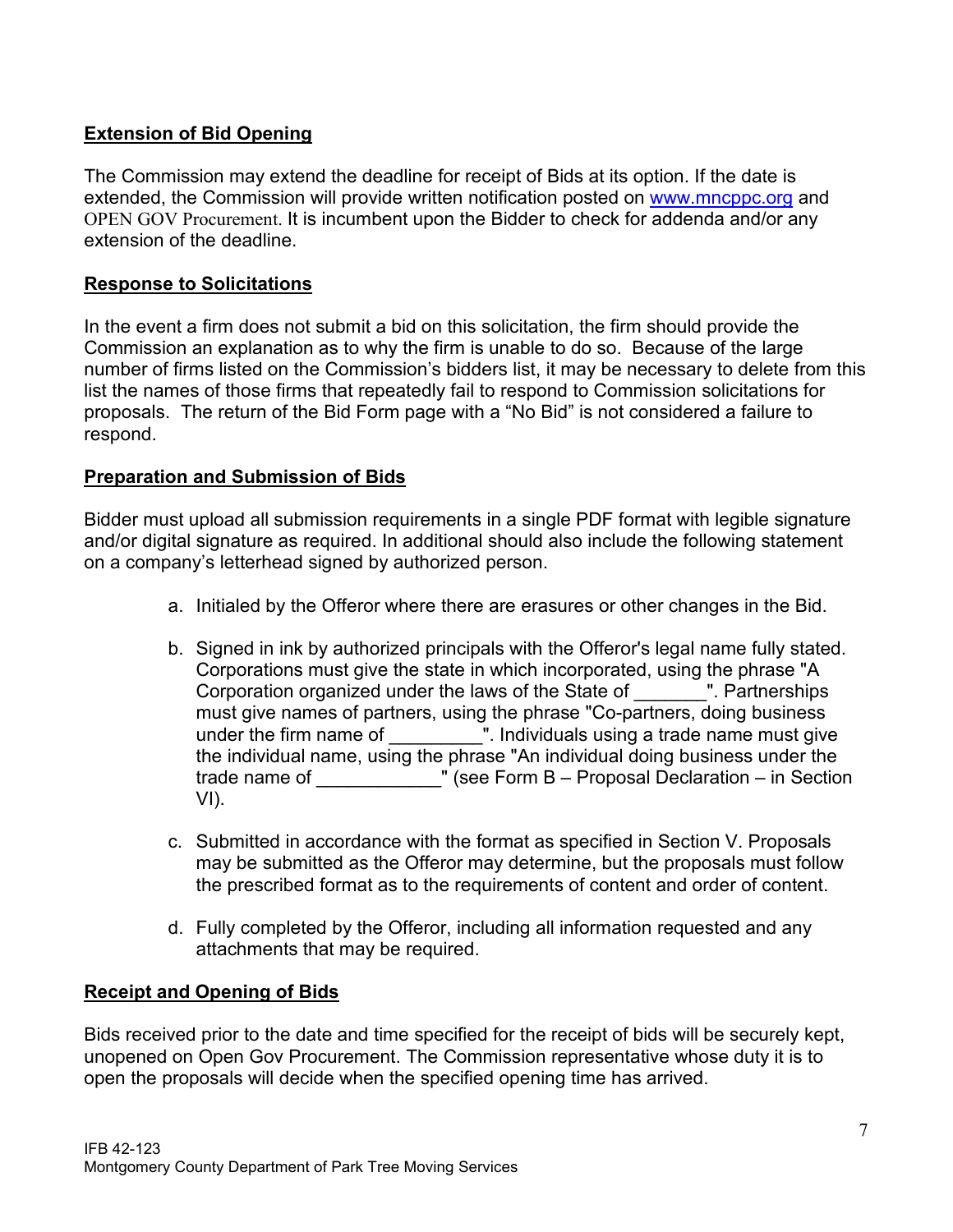If the Bidder to whom an award is made should fail to execute a contract or deliver any insurance certificates within the time specified:

The award may be annulled, and the project awarded to the second lowest responsive and responsible Bidder, who shall be required to fulfill all stipulations as if such Bidder were the original Bidder to whom the award was made, or

The Commission may reject all remaining Bids.

Unless otherwise stated in the IFB, the Commission reserves the right to award in the aggregate or to make separate awards. The Commission reserves the right, when reviewing bids for award, to waive minor informalities or irregularities in the bids. The Bidder to whom the award is made will be notified at the earliest possible date. The Commission reserves the right to reject any or all bids, and to reject any or all optional items included in the proposal. In the event that the Commission offices are closed due to weather or other contingencies, the bids will be accepted until 10:00 A.M. on the first full Commission business day following the last designated closing date.

## **Irrevocability of Bid**

Unless otherwise provided for by the IFB documents, all bids shall be irrevocable for a minimum period of one hundred twenty (120) calendar days following the date and time set for receipt of proposals.

At any time prior to the specified Bid opening time and date, proposals may be modified or withdrawn in person by the Bidder, or by his or her authorized representative if proper identification acceptable to the Purchasing Manager is provided and the person withdrawing the bid signs a receipt for the withdrawn bid. This can also be accomplished by mail with the approval of the Purchasing Manager.

## **Late Bids, Modifications and Withdrawals**

If a Bidder submits a bid or request for withdrawal after the time set for receipt of bids, the following applies.

- A late bid, late modification or late request for withdrawal will not be considered. Any bid, proposal or modification to a bid or proposal received at the place designated in the solicitation after the time set for receipt of bids is late and will not be considered for award.
- Any request for withdrawal or request for modification received at the place designated for proposal opening after the time set for opening of bids is late.
- A late proposal shall not be opened and shall be returned to the bidder (unless it must be opened to determine the identity of the bidder).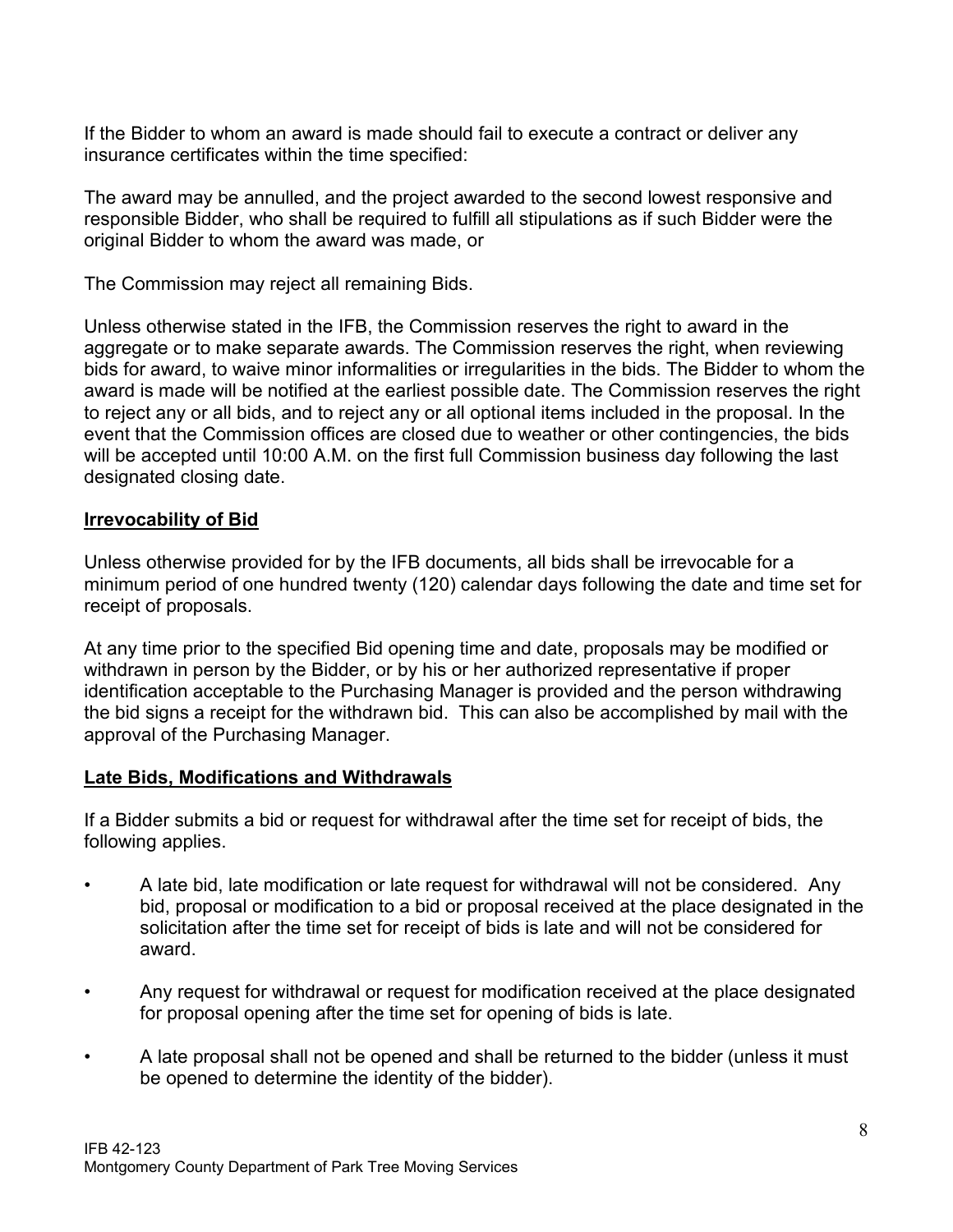• Exceptions to these rules may be made when a late bid, modification, or withdrawal would have been timely but for the action or inaction of procurement personnel directing the procurement activity.

## **Mistakes in Bids**

After the opening of bids, Commission staff shall examine all bids for mistakes. In cases of apparent mistakes, other than those involving extension of unit prices or other arithmetic errors, when Commission staff has reason to believe that a mistake may have been made, staff shall request from the bidder a verification of the bid. If the bidder alleges a mistake, the matter shall be brought to the attention of the Purchasing Manager. Such actions shall be taken prior to award.

The Purchasing Manager is required to make the administrative determinations necessary in cases of alleged proposal mistakes. The authority permitting correction of proposals is limited to proposals which are responsive as submitted and shall not be used to permit correction of bids to make them responsive.

If the Purchasing Manager knows or has reason to conclude that a mistake in a proposal may have been made, the Purchasing Manager shall require that the bidder confirm the proposal. Confirmation by the offeror of the proposal will be requested when the bid reflects either an obvious, apparent error on its face or the bid's amount is unreasonably lower than those of either the other bids submitted or the Commission's estimate.

If the offeror fails to respond to a request for confirmation of an apparent mistake within the time allotted to the Purchasing Manager, the proposal may be considered as originally submitted or may be rejected as non-responsive at the discretion of the Purchasing Manager. If the offeror confirms his proposal, the Purchasing Manager shall consider it as originally submitted.

If the offeror alleges a mistake, the Purchasing Manager shall advise him to support the allegation by statements concerning the alleged mistake and by all pertinent evidence, such as the bidder's file copy of the bid, original worksheets and other data used in preparing the bid, such as subcontractor's and supplier's quotations, if any, published price lists, and any other evidence which will serve to establish the mistake, the manner in which it occurred, and the bid actually intended.

## Additionally:

• A determination may be made permitting the bidder to correct his bid if the bidder requests permission to do so and clear and convincing evidence establishes both the existence of a mistake and the bid actually intended. In lieu of bid correction, the Commission may permit a low bidder alleging a material mistake of fact to withdraw his bid if there is reasonable proof that a mistake was made, and the intended bid cannot be ascertained.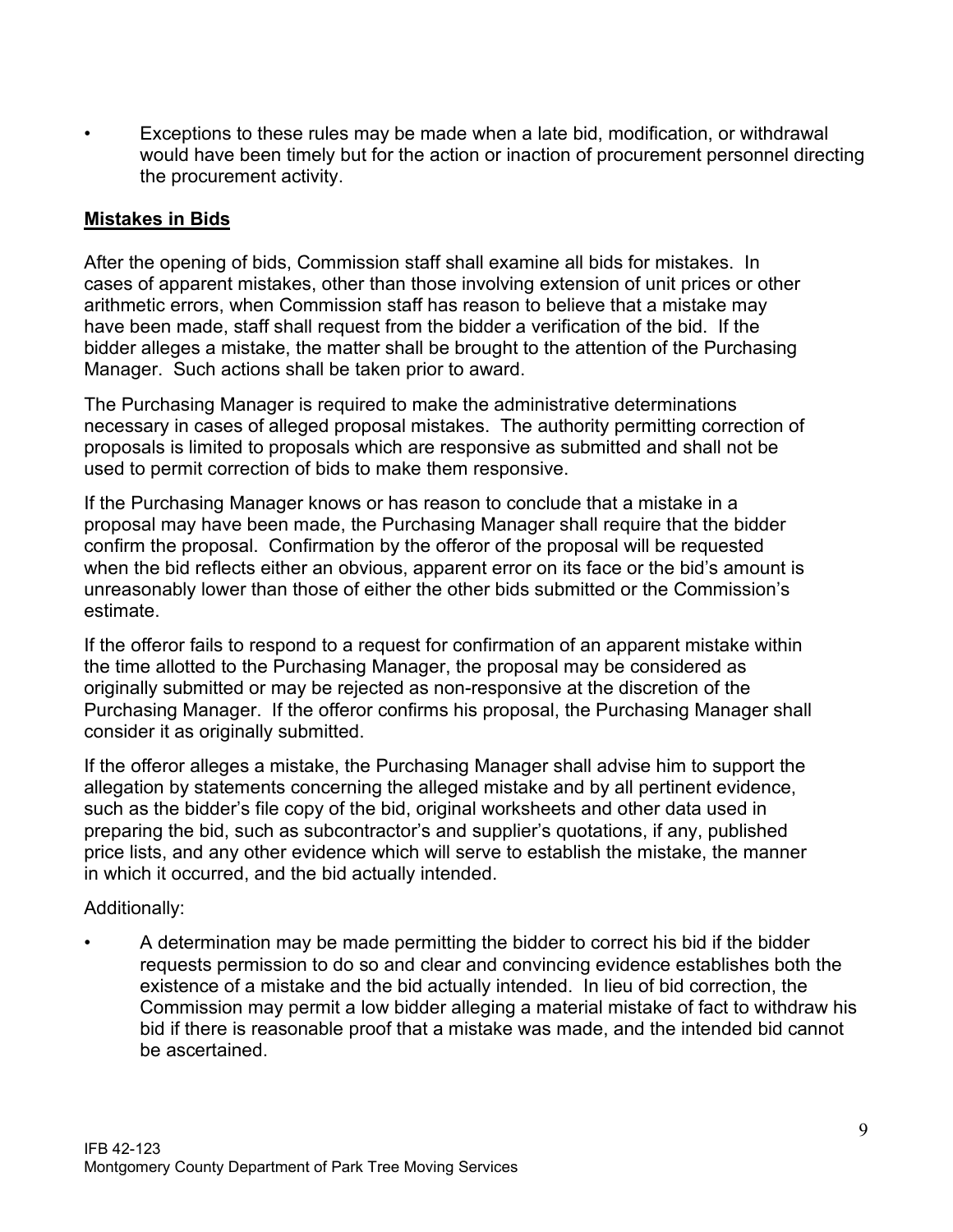- A determination may be made permitting the bidder to withdraw his bid if the bidder requests permission to do so and clear and convincing evidence establishes the existence of a mistake. However, if the evidence is clear and convincing both as to the existence of a mistake and as to the bid actually intended, and if the bid, both uncorrected and corrected, is the lowest bid received, a determination may be made to correct the bid and not permit withdrawal.
- If the evidence does not warrant a determination under the two paragraphs above, a determination may be made by the Purchasing Manager that a bidder may neither withdraw nor correct his bid.
- Any clerical mistake, apparent on the face of a bid, may be corrected by the Commission prior to award, if the staff member has first obtained from the bidder verification of what was actually intended. Examples of such apparent mistakes are obvious misplacement of a decimal point, typographical errors, and mistakes in the designation of the unit of measure. Correction shall be reflected in the award document.
- After bid opening an otherwise low bidder shall not be permitted to delete exceptions to the bid conditions or specifications which affect price or substantive obligations.
- Nothing in this Section is intended to prohibit the Commission from accepting a bid correction resulting in a reduction in price from the low bidder after bid opening, provided that such reduction is not conditioned on or does not result in, the modification or deletion of any condition contained in the Invitation for Bids.

## **Award of Contract**

The award will be made under the Competitive Sealed Bidding. Under the Competitive Sealed Bidding, the award will made to the lowest responsive and responsible Bidder.

Failure to enclose and submit requested data or comply with the requests as stated herein may be cause for rejection of the bid as non-responsive.

Changes in the phraseology of the bid, additions, unauthorized substitutions, and limiting or conditional provisions may be cause for rejection of the bid as non-responsive. A bid may be rejected as non-responsive if the bidder fails to comply with the Commission's Anti-Discrimination Program.

A bid from a debarred or suspended Bidder will be rejected as non-responsible.

"Responsive bid" mean a bid that conforms in all materials respects to the requirements contained in the solicitation. These requirements include specifications of goods and services to be provided, the delivery of performance schedule, warranty, and any other materials aspects required in the IFB.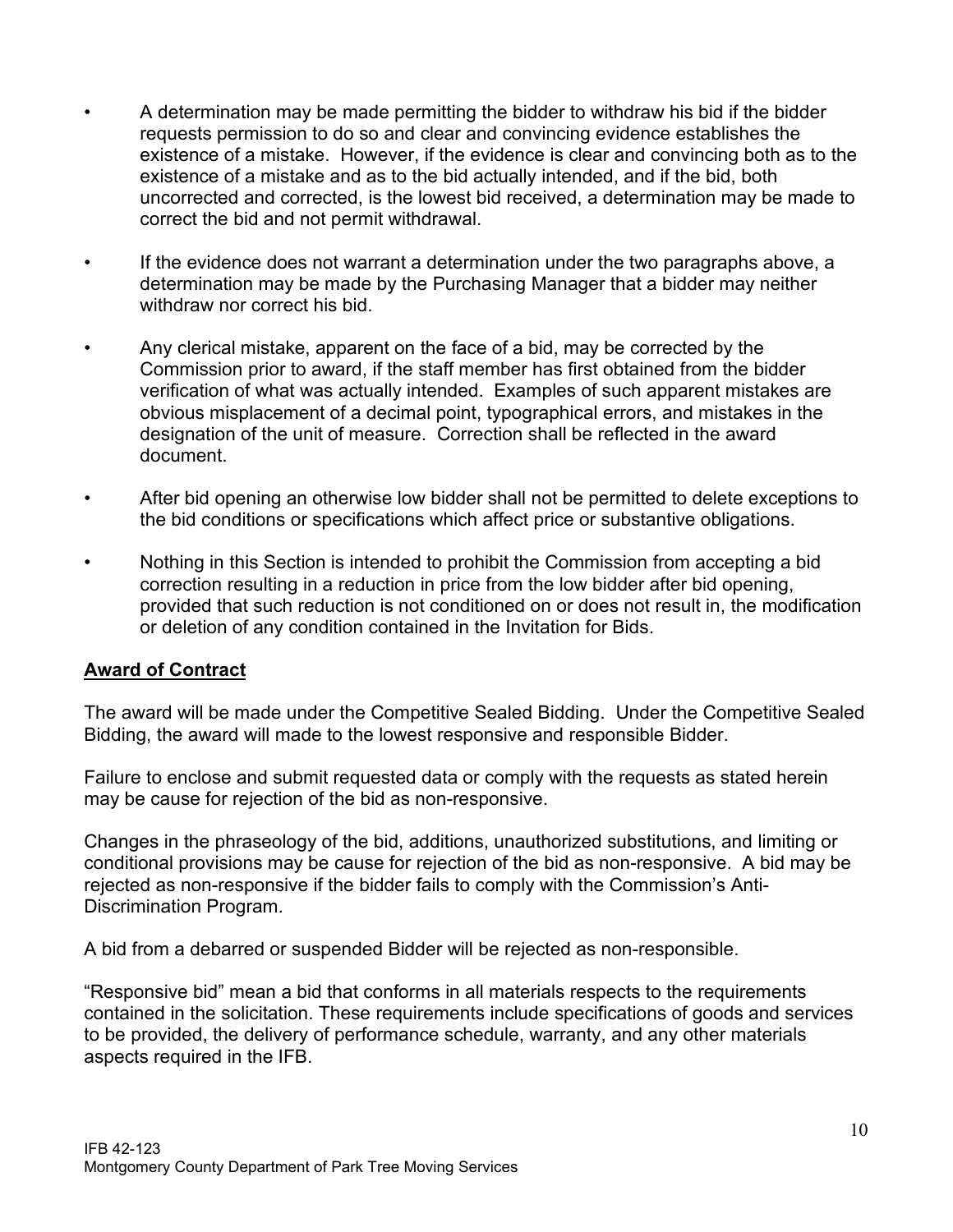"Responsible" means the Offeror is capable to fully perform the contract requirements and has demonstrated integrity and reliability that assure good faith performance.

# **Protests**

Any actual or prospective offeror who is aggrieved in connection with the solicitation of proposals or award of a purchase may protest to the Commission's Purchasing Manager. Protesters are urged to seek resolution of their complaints initially with the purchasing agent. A protest related to an invitation for bids shall be submitted in writing prior to the opening of bids, unless the aggrieved person did not know and should not have known of the facts giving rise to such protest prior to bid opening. The protest shall be submitted in writing and received within 10 calendar days after such aggrieved person knows or should have known of the facts giving rise to the protest.

The protest must include:

- the name and address of the protester;
- identification of the solicitation or purchase;
- statement of reasons for the protest;
- any supporting documentation to substantiate the claim made, unless the documentation is not available within the protest delivery time, in which instance the expected date the material will be available is to be stated; and
- the remedy sought.

The purchasing agent shall, upon written request, make available to the protester information submitted that bears on the substance of the protest except where information is proprietary or otherwise confidential. The protester shall submit any additional information requested by the Purchasing Manager within five calendar days after receipt of the request for such information. Failure of the protester to respond to a request for information may result in the resolution of the protest on the basis of available information.

The decision of the Purchasing Manager shall be final and conclusive; unless fraudulent, or:

- within 10 calendar days from receipt of the written decision, the protester mails or otherwise furnishes a written appeal to the Executive Director, or
- any person adversely affected by the decision commences an action in court.

The decision of the Executive Director shall be final and binding.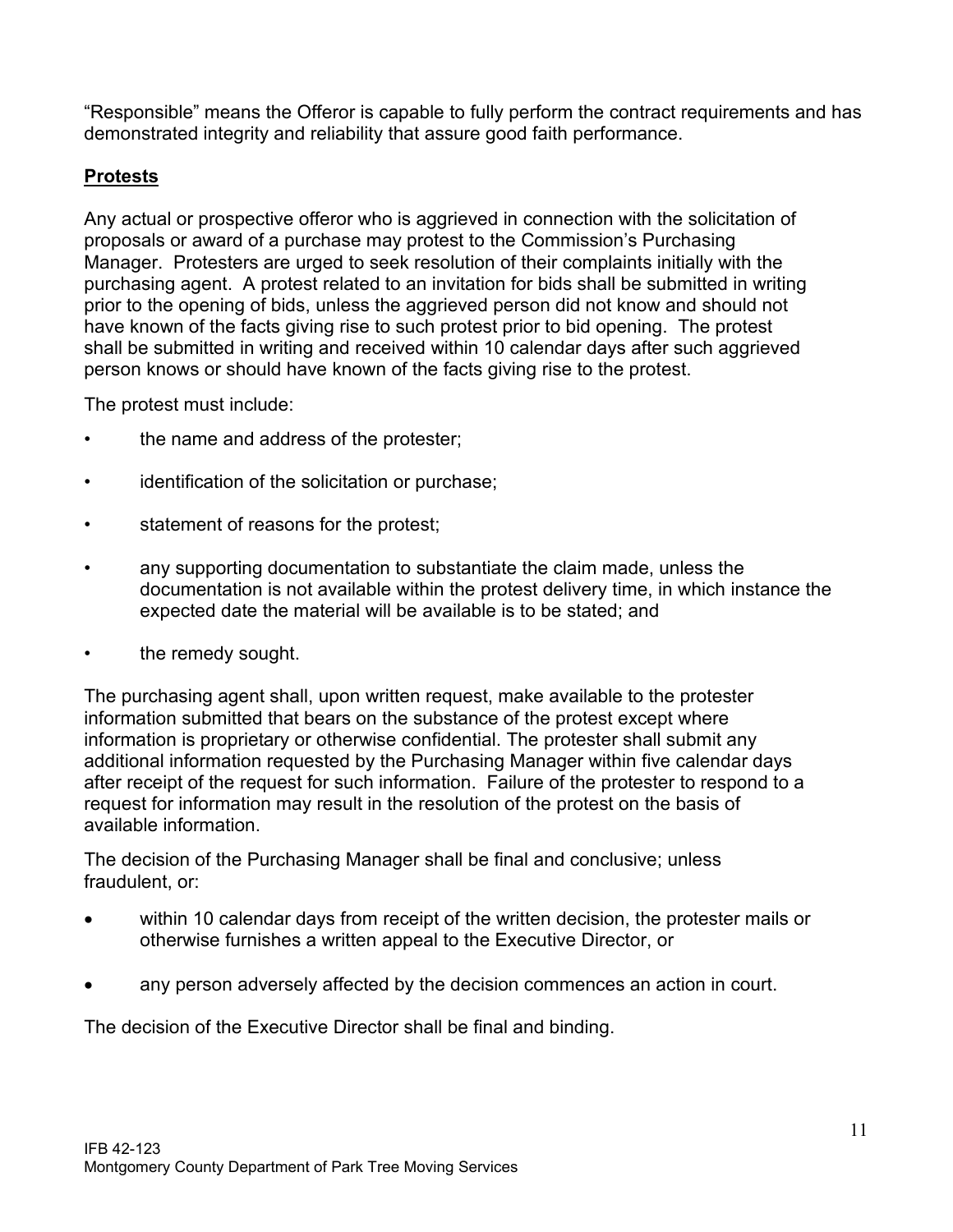**PART II**

**GENERAL CONDITIONS**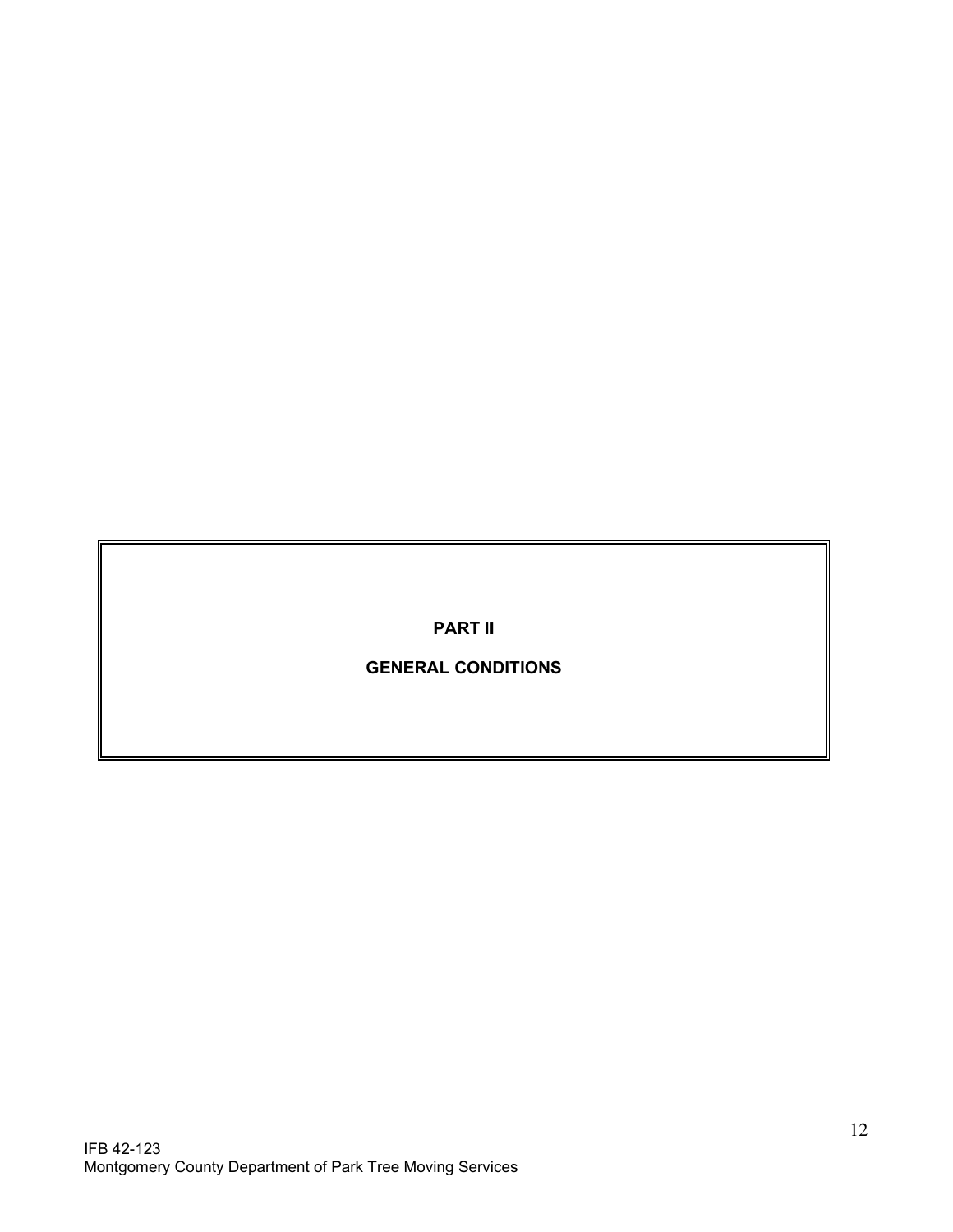# **Ethics in Procurement**

By submitting a Proposal, the offeror agrees to adhere to the Commission's policy on ethics in purchasing. This policy prohibits any person from offering, giving, or agreeing to give any Commission employee or former Commission employee a gratuity or an offer of employment in connection with any aspect of a Commission procurement. Further, payment or offers to pay contingent fees related to procurement of Commission purchases are prohibited except for retention of bona fide employees or bona fide established commercial selling agencies for the purpose of securing business. Potential offerors are urged to review the ethics policy in detail. Copies may be requested from the Purchasing Division (phone: 301-454-1600).

# **Taxes**

The Commission is exempt from (a) State of Maryland Sales Tax, (b) District of Columbia Sales Tax, and (c) Federal Excise Tax. Prices, except for the construction of realty, shall not include Sales Tax or Federal Excise Tax.

# **Payment**

The Commission within 30 days after acceptance of the work and submission by the Contractor of a suitable invoice will make payment. If the vendor offered a prompt payment discount, such discount time shall be computed from the date of inspection and acceptance of the commodities or services or the date a correct invoice is received from the Contractor, whichever is later. If adjustments on deliveries cause a delay in payment, and the fault lies with the vendor, the discount privileges are preserved.

## **Completion of Work**

Upon award of the proposal, Bidder must be prepared to complete/deliver the work within the period provided in the bid and, after Award, as amended and approved by the M-NCPPC Project Manager.

# **Anti-Discrimination Program**

By submitting a proposal, an offeror shall understand and agree to:

Not discriminate against minority, female and disabled-owned firms (MFDs) in the selection of subcontractors on Commission projects. For contracts with subcontracting opportunities, offerors are required to provide MFDs the opportunity to submit Proposals as subcontractors and to award those MFDs submitting low Proposals the subcontracts unless there are legitimate reasons not to do so. On certain contracts, the Commission will require offerors to submit standardized forms with their Proposals that indicate how they have complied with the subcontracting non-discrimination requirements. The Special Conditions section of the Proposal documents specifies whether these forms must be submitted.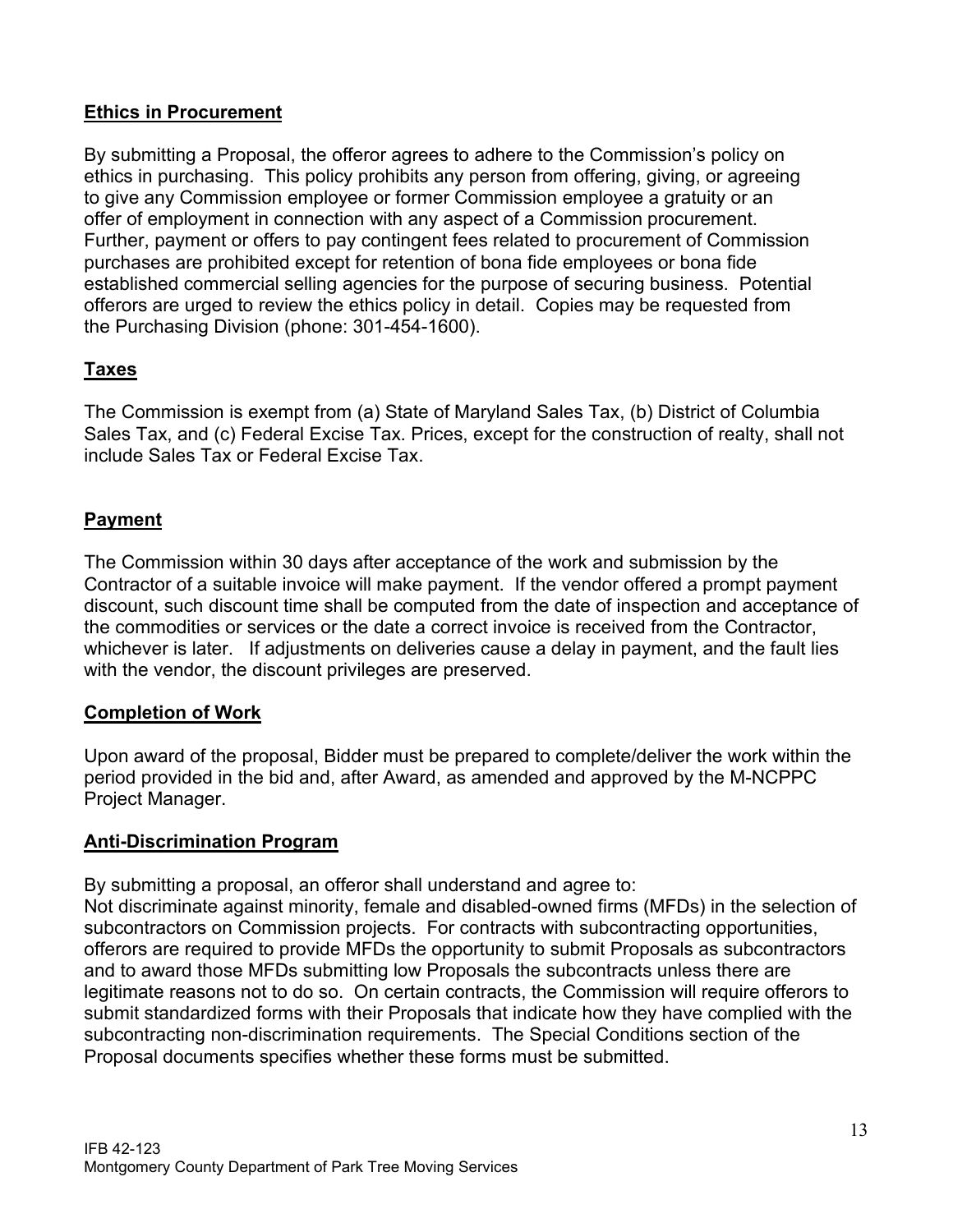Not discriminate against MFDs in their performance of work as subcontractors on Commission contracts.

Submit forms verifying payment to subcontractors throughout the course of a contract. Not discriminate against any employee or applicant for employment because of age, sex, race, creed, disability or national origin. If a firm is determined by a final order of an administrative agency or a court to be in violation of federal, state or county non-discrimination laws, any agreement entered into by the Commission with a firm may be terminated or suspended in whole or in part by the Commission, and the firm may be debarred from bidding on future contracts with the Commission.

The subcontracting non-discrimination program shall apply not only to the initial contract award, but also to certain major change orders and amendments that serve to increase the dollar value of the initial contract.

Any violation of the Commission's Anti-Discrimination Program may result in suspension or debarment of the violator as well as other civil or administrative remedies.

A minority-owned business is any entity that engages in commercial transactions and is at least 51 percent owned and controlled by one or more individuals from the following groups: African Americans (all persons having origins in and of the black racial groups of Africa), Hispanics (all persons of Mexican, Puerto Rican, Cuban, Central or South American, or other Spanish culture or origin, regardless of race), Asians or Pacific Islanders (all persons having origins in any of the Far East, Southeast Asia, the Indian Subcontinent, or the Pacific Islands), and Native Americans (all persons of American Indian, Aleut, Eskimo or Native Hawaiian background). A female-owned business is any entity that engages in commercial transactions and is at least 51 percent owned and controlled by one or more women. A disabled-owned business is any entity that engages in commercial transactions and is at least 51 percent owned and controlled by persons with physical or mental impairment that substantially limits one or more of the major life activities of the individual, as defined in the Americans with Disabilities Act of 1990.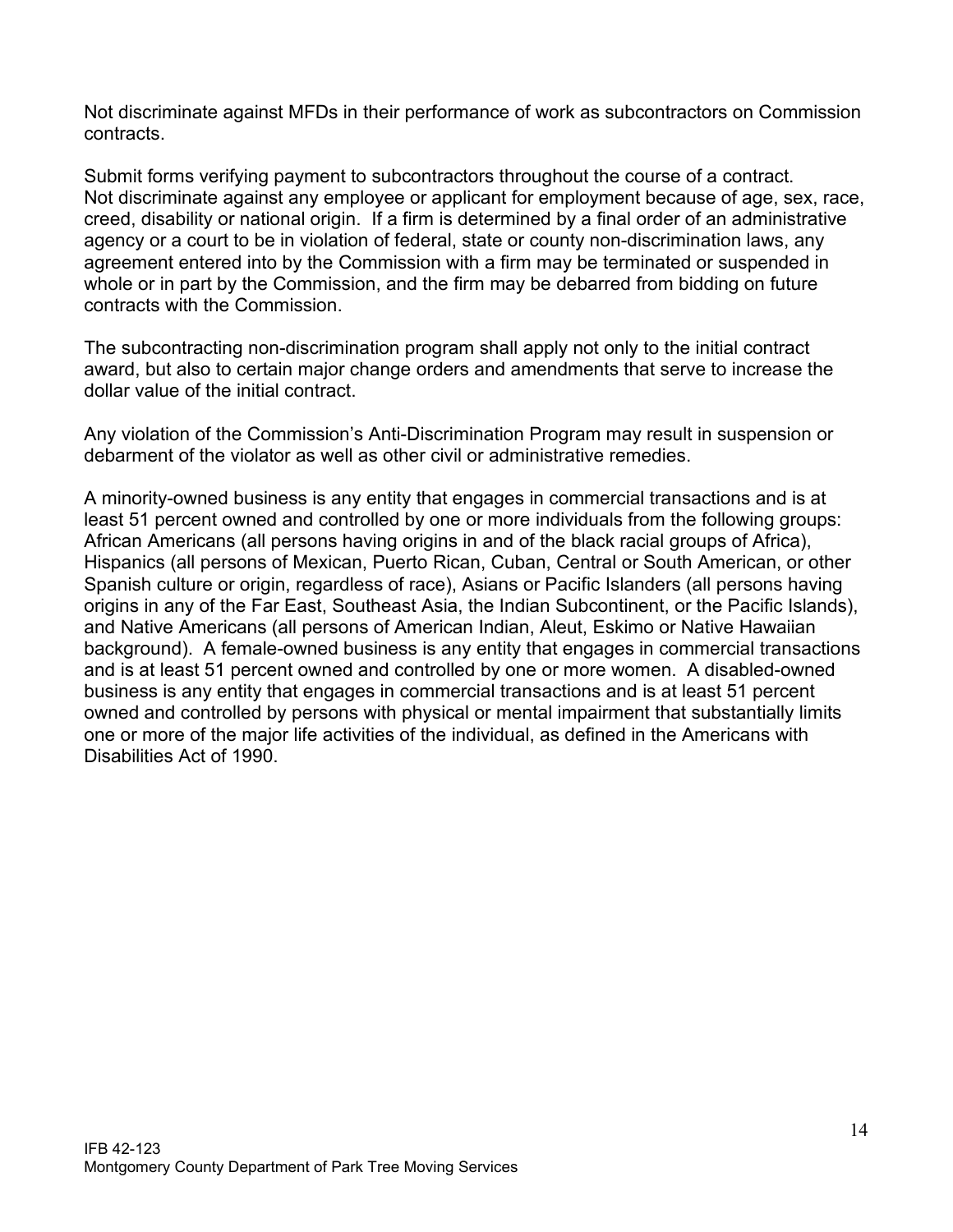**PART III**

# **SPECIAL CONDITIONS**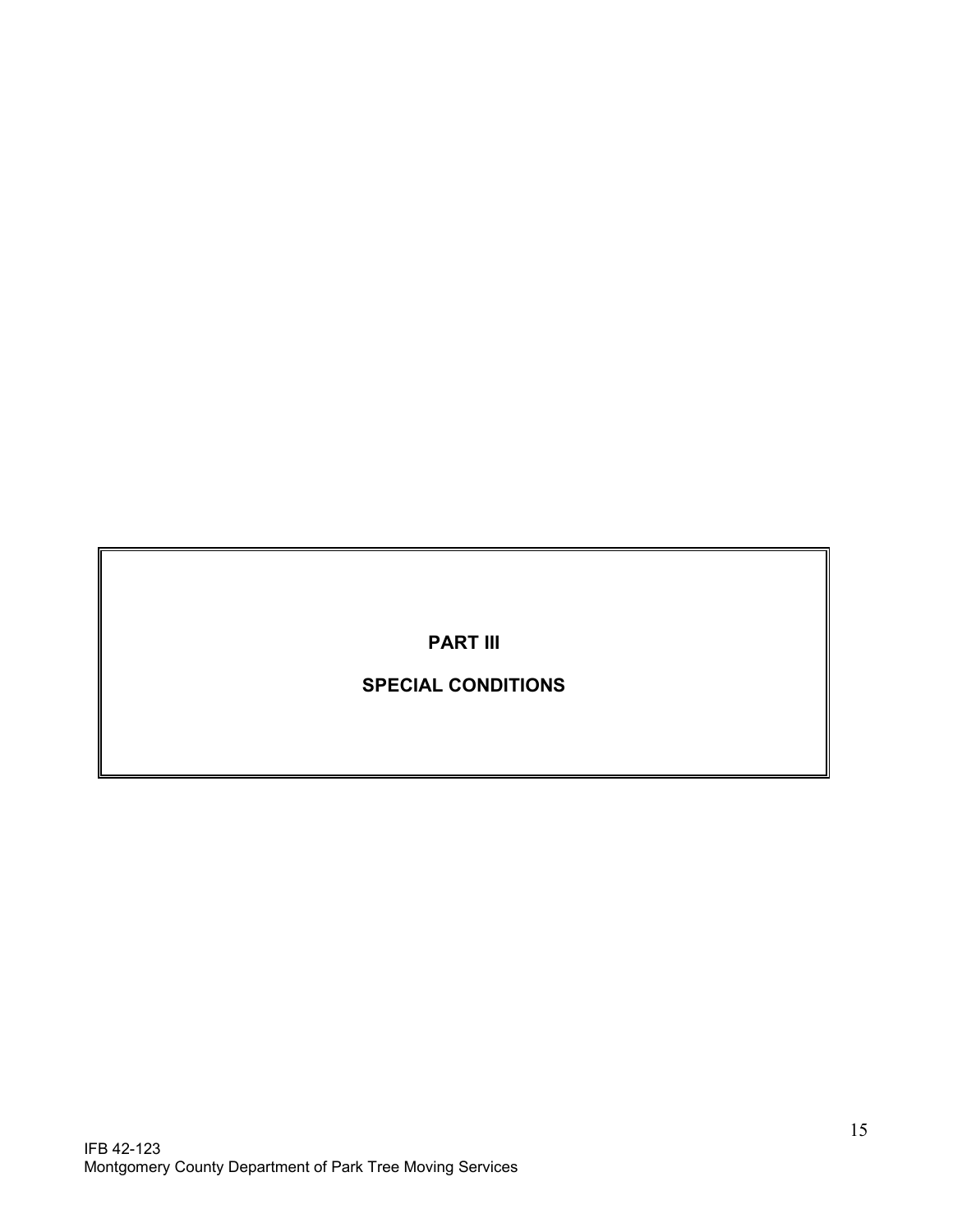## **Insurance Requirements**

The Contractor shall be required, prior to the execution of the Contract, to furnish the Contract Administrator satisfactory proof of all insurance required by the Insurance Checklist (Part V. Forms).

## **Verification of Registration and Tax Payment**

Before a business entity can do business in the State of Maryland, it must be registered with the State Department of Assessments and Taxation (SDAT). It is strongly recommended that any potential Bidder complete registration prior to Deadline for Bids. A Bidder's failure to complete registration with SDAT may be deem not responsible.

## **Basis of Award**

It is the intent of the Commission to make multiple awards to the lowest responsive and responsible bidders in aggregate or whichever is in the best interest of the Commission on the base term of two (2) years. The Commission reserves the right not to make an award and rebid if necessary or cancel if deemed in the best interest of the Commission.

## **Contract Term**

The initial terms of this contract resulting from this solicitation shall be for base term of two (2) years. The Commission reserves the right to renew the contract for three (3) additional terms of one (1) year each, contingent upon the Contractor's performance at its sole discretion.

## **Specifications**

All work must be furnished in accordance with the IFB.

## **Estimates made by the Commission**

Any quantities or dollar values given by the Commission as estimates or approximates, or as needs requirements, are given as a general guide for preparing the Bid but are not guaranteed amounts. They represent the best estimate of the Commission but are subject to increase or decrease. Any such variance will not change the unit prices to be paid for the product or services.

## **Proprietary Information**

Material submitted in response to this IFB will become public record and will be subject to inspection after Bid Opening. Any material requested to be treated as proprietary or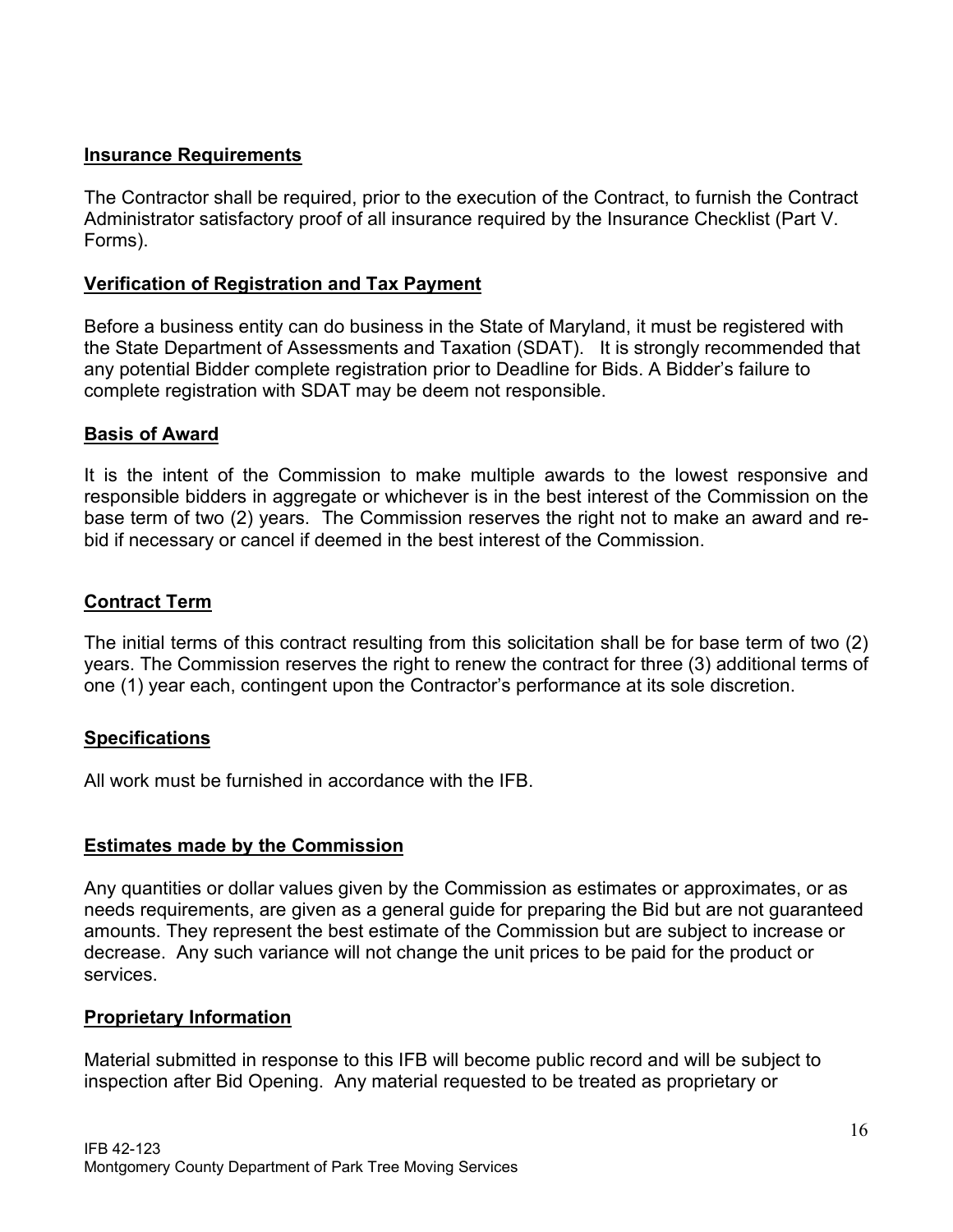confidential must be clearly identified and easily separable from the rest of the Bid. Such request must include a justification. The request will be reviewed and either approved or denied by the Purchasing Manager. If denied, the bidder will have the opportunity to withdraw its entire bid, or to remove the proprietary restrictions.

# **Safety Standards**

The vehicles and equipment, to include components, furnished under these specifications shall comply with all applicable Federal and Maryland Standards. The Contractor will be expected to follow all OSHA regulations. M-NCPPC Project Manager and/or Senior Safety Inspectors from Risk Management and Safety will inspect the Contractor periodically.

If a determination is made that there is a public safety issue or a violation of federal or state regulations, the inspectors are empowered to shut the job site down, until such time that the corrections are made. Furthermore, the Contractor shall have no right to delay claims during such occurrence(s) or for stop work notices as delivered by the Commission.

# **Failure to Perform/Deliver**

In the event of a Contractor's failure to comply with the established schedule, the Commission reserves the right to make an open market purchase of the required materials and/or services and to charge as damages, the difference between the established price and the actual cost incurred by the Commission and to collect such charges from the Contractor, from any money due under this contract, or any other contract with the Commission.

# **Indemnity**

The Contractor shall indemnify and save harmless the Commission from and against all actions, liability, claims, suits, damages, cost or expenses of any kind which may be brought or made against the Commission of which the Commission must pay and incur by reason of or in any manner resulting from injury, loss or damage to persons or property resulting from its negligent performance of or failure to perform any of its obligations under the terms of this contract.

# **Restoration of Damages**

The restoration of any damage(s) to Commission property, or to any adjoining/adjacent private or public property, resulting from the Contractor's performance on this Contract shall be the sole responsibility of the Contractor. The Contractor will, within two (2) weeks from written notification from the Commission, contact the claimant and attempt to resolve the claim. All valid claims must be resolved within thirty (30) days of notification.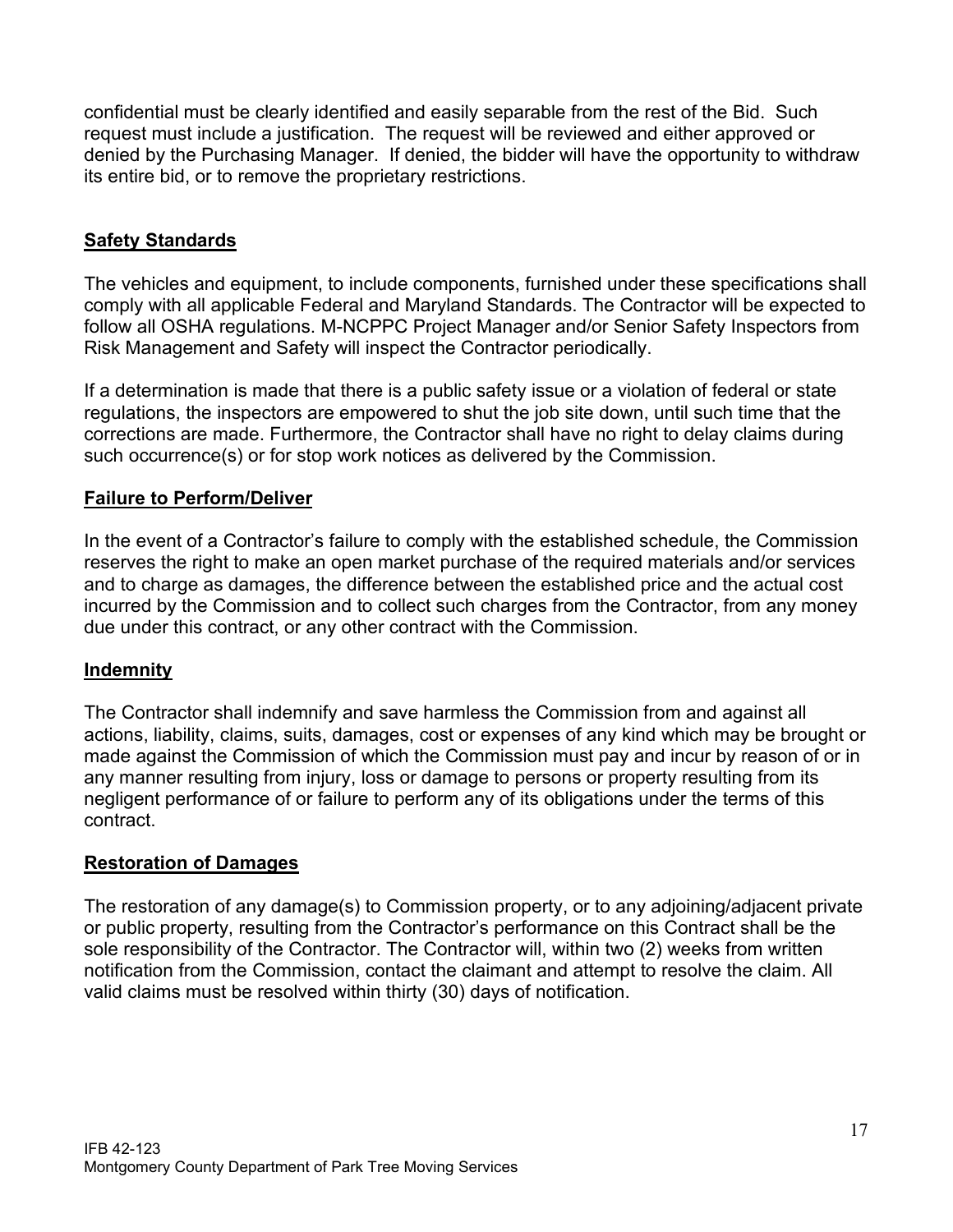**PART IV**

# **SCOPE OF SERVICES**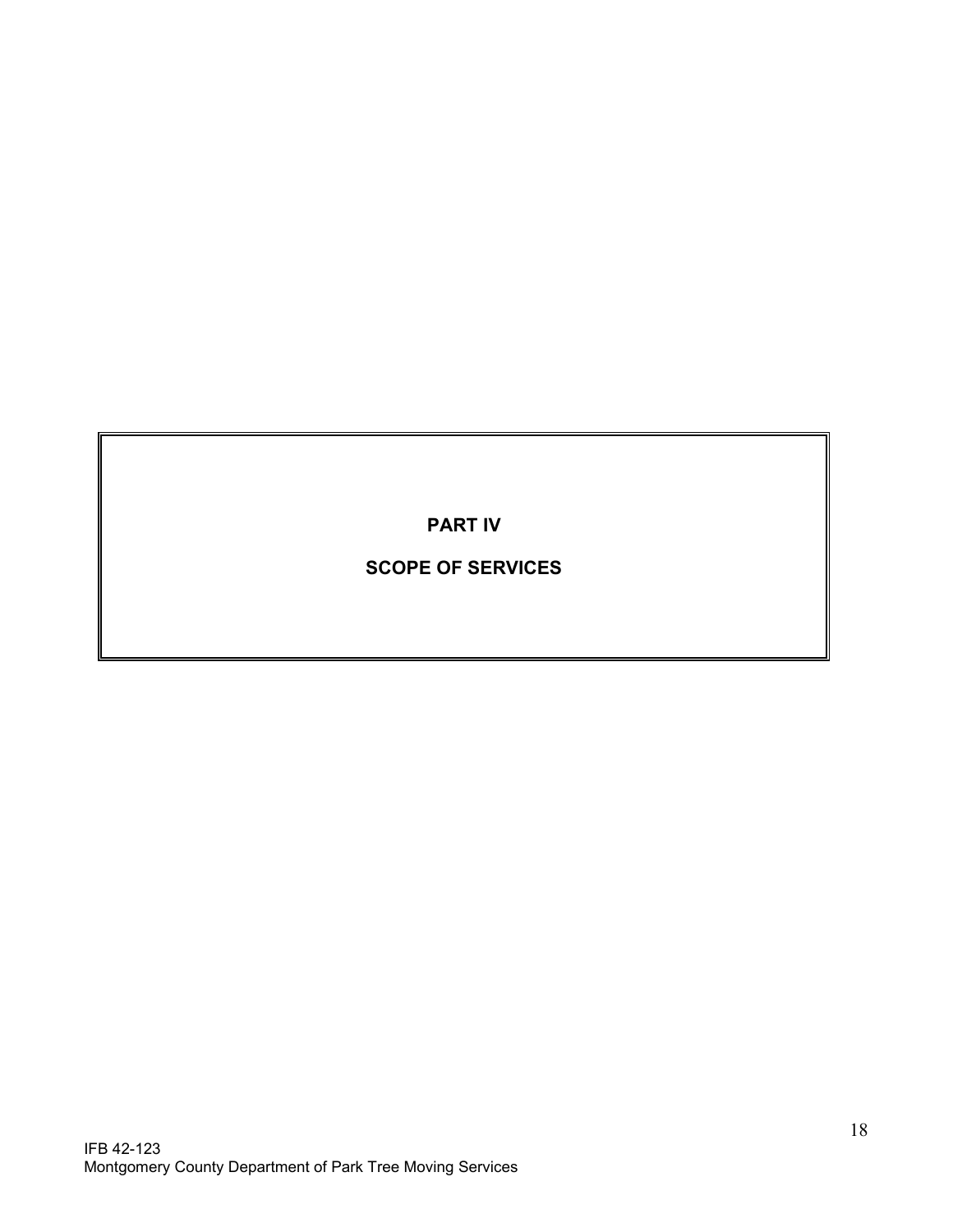# **1. BACKGROUND AND PURPOSE**

The Maryland-National Capital Park and Planning Commission (M-NCPPC or Commission) is requesting bids from qualified vendors for Tree Moving Services for Montgomery Parks. throughout Montgomery County, MD. Trees will be moved from Pope Farm Nursery in Gaithersburg, MD which is a 70-acre plant production facility that grows plant material for Montgomery Parks owned properties to various M-NCPPC Parks.

## **2. MINIMUM QUALIFICATIONS**

The Prime Contractor, either directly or through its subcontractor(s), must be able to provide all services and meet all requirements described herein, and the successful Bidder shall remain responsible for Contract performance, regardless of subcontractor participation, to complete the services to the satisfaction of the Commission.

- 1. The Bidder shall have experience at a minimum of five (5) consecutive years in landscape installation, maintenance and regularly engaged in the performance of the specified work. As proof of meeting this requirement, the Bidder shall provide with its bid a list of three (3) customer references where it has provided landscape or tree moving services on a year-round basis (*See* Form B- REFERENCE FORM).
- 2. The Bidder shall be registered with the Maryland Department of Assessments and Taxation (SDAT).

## **3. GENERAL REQUIREMENTS**

- 3.1 The Contractor shall perform all specified work using properly trained, skilled individuals supervised and directly employed by the contractor. Contractor shall maintain a fully qualified work force and shall make available throughout the period of the contract enough employees to perform all required services.
- 3.2The Contractor shall furnish all labor, equipment and supplies to provide tree moving service in accordance with the terms, conditions and specifications.
- 3.3The Contractor must own or acquire, prior to the Notice to Proceed of the Contract, all necessary commercially rated equipment for the proper performance of the Contract. Said equipment must be at the fully operational upon the start date of the contract.
- 3.4It is the Contractor's responsibility to protect existing conditions (paving, drainage system, turf, trees, existing tree root zones, playground, etc.) from damage.
- 3.5The Contractor is responsible for the coordination of Miss Utility and private utility markings not covered by Miss Utility before any work is to be performed on designated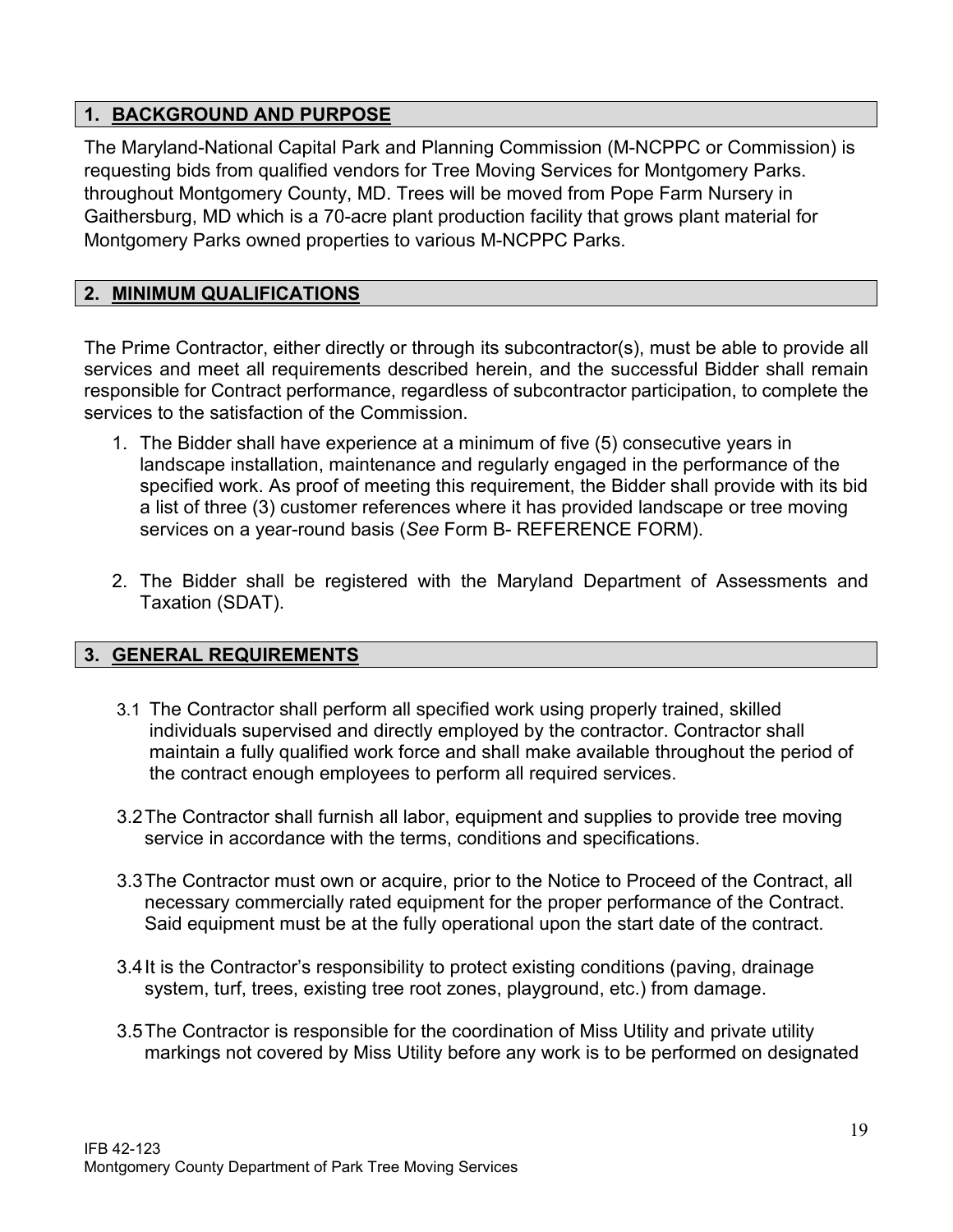park property the contractor will provide appropriate utility ticket numbers to the Commission Staff, (refer to 3.5.1).

3.5.1 Montgomery County Parks has utilities that will not be marked by Miss Utility. Contractor must coordinate all utility markings not covered by Miss Utility to be sure all designated planting locations are cleared for digging.

## **4. SPECIFICATION**

- 4.1. Under the direction of a Parks representative, trees shall be moved with an appropriate size tree spade (65" or 90") based on caliper inch, nursery industry standards and type of tree. Prior to trees being moved to designated sites, a Pope Farm representative will coordinate and provide to the vendor a copy of the work order and a map with appropriate information to transplant trees.
- 4.2. Select parks may require hand planted (non-truck spade) trees to be installed. These trees will be balled, and bur lapped (B&B) and pre-dug by Pope Farm staff. All B&B trees will be installed with root flare at grade. Wire baskets and burlap shall be removed at time of installation and appropriate tamping shall be performed in backfill process. Trees shall be finished in same manner and procedure as mentioned below in paragraph 4.3, similar to truck spade installed trees.
- 4.3. The Contractor shall appropriately compact the soil around the ball of the transplanted trees and apply a soil "saucer" around each tree root ball. The root flare of each tree shall be planted even with grade. The Contractor shall apply shredded hardwood bark mulch or wood chips (available at Pope Farm) to each tree root ball at 3-4" inch thickness immediately following planting; with no mulch touching the trunk flare. Diameter of mulch ring will be dictated by the size of the tree spade used. Final mulch saucer shall be wider than the size of the dug hole. The mulch shall be approved by the Commission representative. Any limbs damaged in transport shall be pruned by the Contractor under the direction of the Commission Representative. The Contractor shall use the gravel roadways within Pope Farm Nursery, as directed. Trees must be backfilled and mulched on the same day of installation unless prior consent is approved by Commission<br>Representative. Trees not backfilled and mulched on the same day without preauthorization are subject to deduction of payment for services not completed. not be paid for by the Commission.
- 4.4. All work at Pope Farm Nursery shall be done between the hours of 6:30 AM and 3:15 PM, Monday through Friday. Work at designated M-NCPPC Montgomery Parks cannot commence till 7:00 AM and must be completed by 4:00 PM. No weekend or holiday work is permitted without prior written notice from the Commission Representative.
- 4.5. Tree transplanting will be on a per tree price and based on radial mileage from Pope Farm Nursery (7400 Airpark Road, Gaithersburg, MD 20879). This per tree price will include travel to designated M-NCPPC site to dig receiving hole, safety zone set up (see below 4.8), travel to Pope Farm to place soil plug at soil station (nursery staff will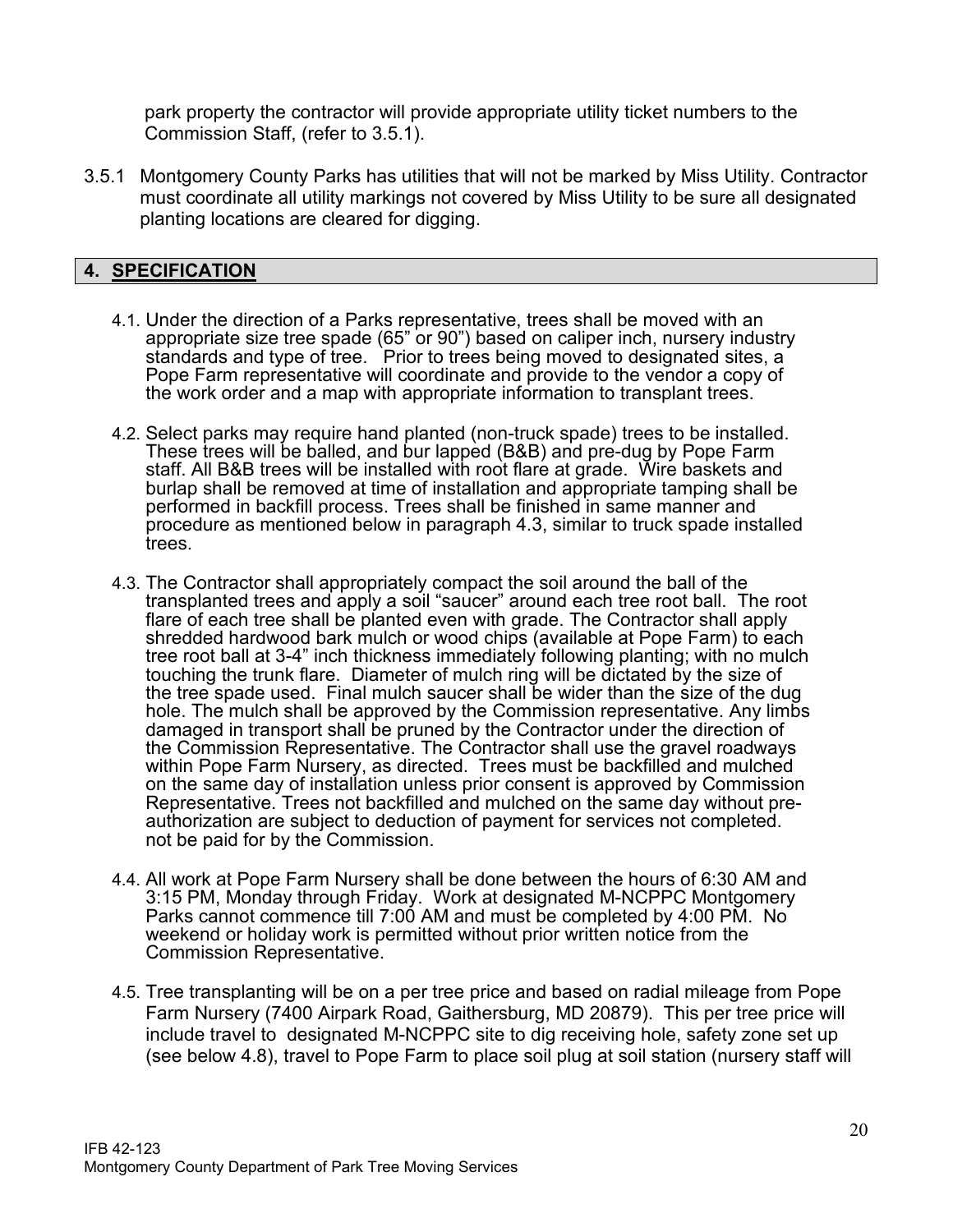fill holes), dig designated tree, tarp tree, travel back to site to place tree in receiving hole, mulching, watering and site clean-up as appropriate and mentioned above.

- 4.6. All trees must be tarped before leaving Pope Farm Nursery.
- 4.7. Initial watering will be done by the contractor at the time of planting at a rate of 10 gallons per caliper inch if transplanting occurs between April 1<sup>st</sup> and October 31<sup>st</sup>.
- 4.8. Tree holes are never to be left unattended when open. All unattended holes need to be covered with 4 sheets of  $\frac{3}{4}$ " plywood (2 over lapping in one direction with 2 on top overlapping in opposite direction). Regardless of day of week or time of day, unattended holes also need to have 4 orange cones on outside corners of laid plywood that are minimum 36" tall and have reflective stripping marking hole; and a high visibility 48" tall snow fence, properly erected with stakes and encompassing the plywood covering the hole to prevent people from entering work zone. Parks will supply 4 warning signs pertaining to open hole that need to be placed at each side of the erected fence. Failure to not secure a hole properly may result in
- 4.9. Trees that have been transplanted to a designated Park and not finished as outlined in 4.3 above will result in non-payment for services not completed.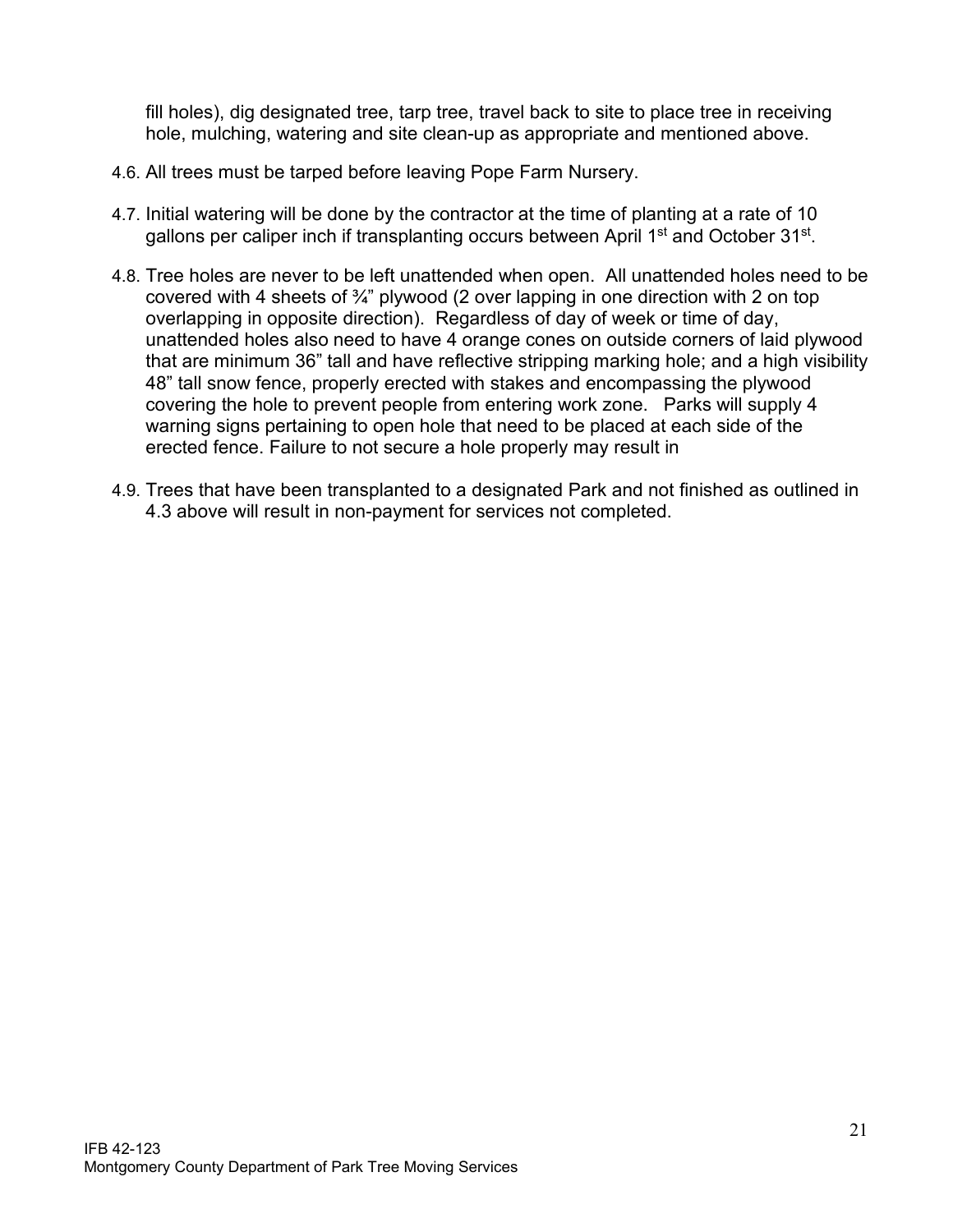**PART V**

**FORMS**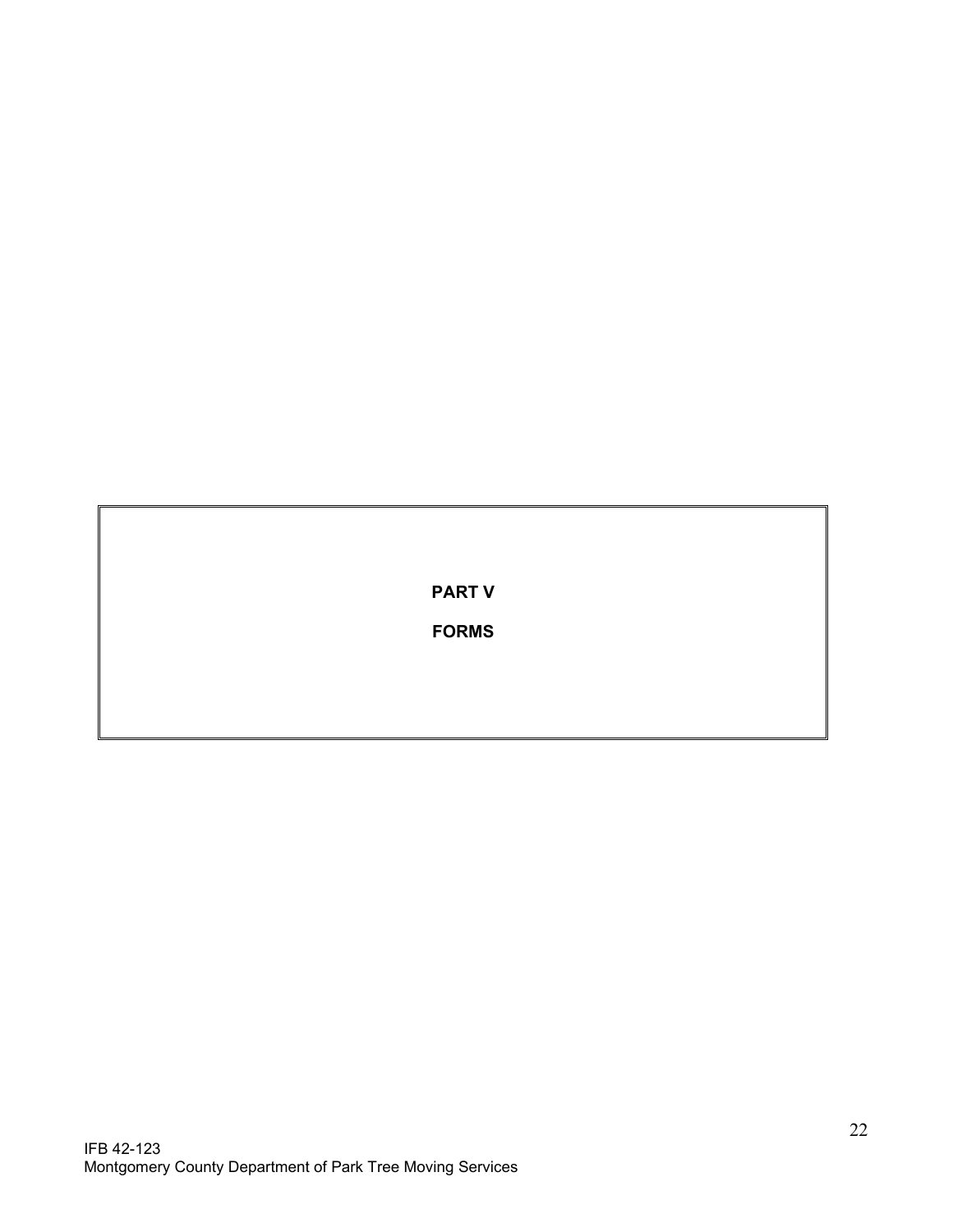## **ALL BIDDERS MUST SUBMIT THE FOLLOWING REQUIRED FORMS WITH YOUR BID SUBMITTAL:**

1. **BID FORM – FORM A.** The Bidder shall submit the bid form for the total cost of the entire services and signed by an authorized company representative. All Bid prices entered on the bid form are to be fully loaded prices that include all costs/expenses associated with the scope of services outlined in this solicitation. No reimbursable amounts will be paid to the Contractor.

All unit cost and extend costs must be clearly entered in dollars and cents. Make decimal Points clear and distinct. Any line items offered at no cost to the Commission must be clearly identified as such in the space for unit cost if appropriate, with \$0.00 entered of the extended cost.

**NOTE:** All quantities noted on the Bid Form are estimated quantities only for the purpose of obtaining a bid price. The quantities for those items may be increased or decreased without any adjustment to the contract unit price. The Contractor must not submit a claim against the Commission for any adjustment to the contract unit price should item(s) be increased or decreased or eliminated.

- 2. **REFERENCE FORM- FORM B –** The Bidder shall submit three (3) references where it has provided janitorial services on a year-round basis.
- 3. **SUBCONTRACTOR UTILIZATION REPORT – FORM C.** This report documents Subcontractors to be utilized for this IFB, and includes the subcontractor's firm name, type of contract (services provided), total sub-contract amount, percentage of total contract amount, and MFD status.
- 4. **INSURANCE CHECKLIST – FORM D.** The Insurance Checklist must be signed by the authorized member of the firm and the firm's insurance agent. *Failure to complete and*  submit this form may result in your firm being deemed non-responsive. The Offeror shall be required, prior to the execution of the Contract, to furnish a Certificate of Insurance with satisfactory proof of all insurance required by the Insurance Checklist.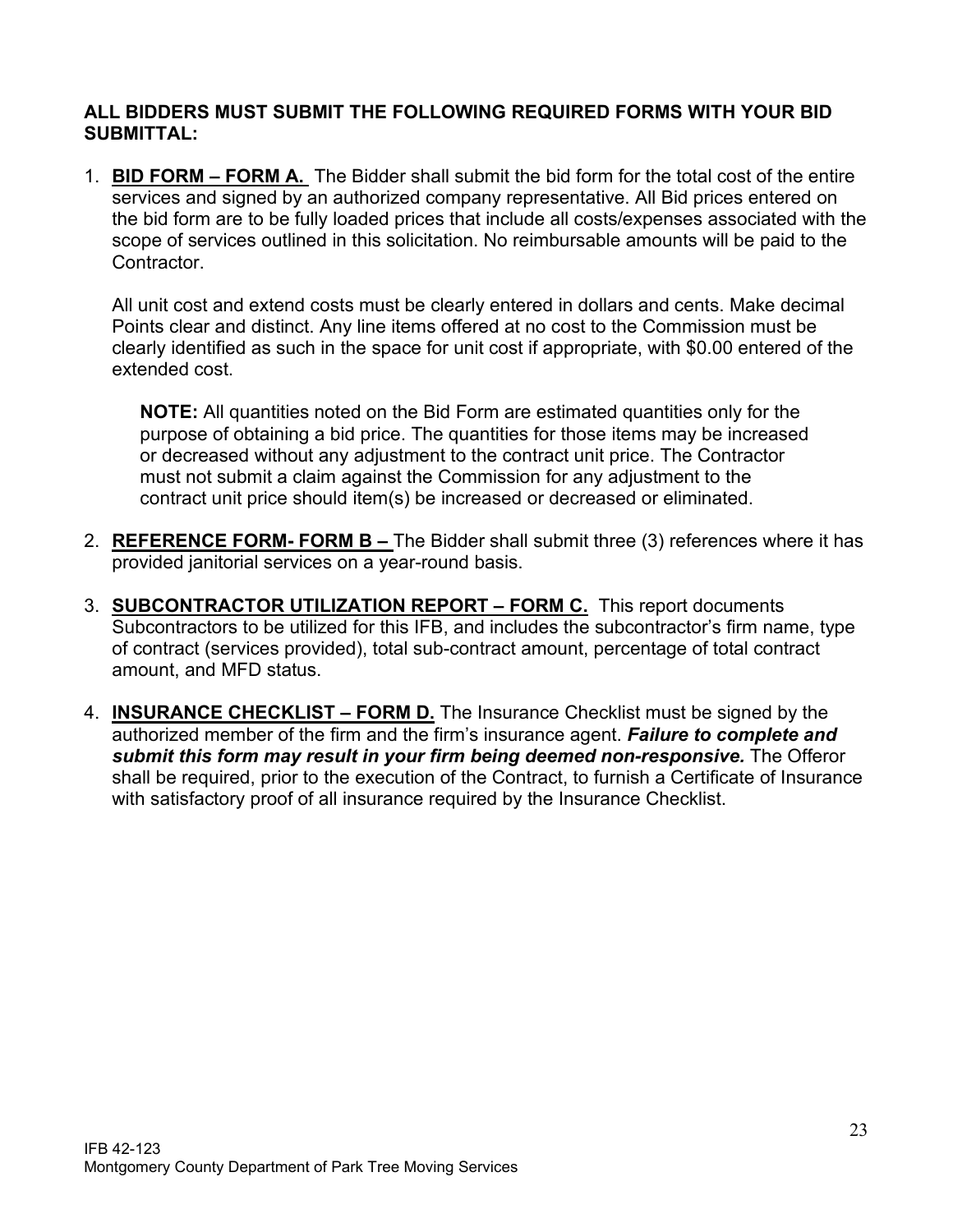#### **FORM A- MONTGOMERY PARK TREE MOVING SERVICES BID FORM**

# **COMPANY NAME: \_\_\_\_\_\_\_\_\_\_\_\_\_\_\_\_\_\_\_\_\_\_\_\_\_\_\_\_\_\_\_\_\_\_\_\_**

| Item            | <b>*Radius and Miscellaneous</b>                                                                                                                                                                                  | Estimated      | Unit of      | <b>Unit Price</b>                 | <b>Extended Total</b>     |
|-----------------|-------------------------------------------------------------------------------------------------------------------------------------------------------------------------------------------------------------------|----------------|--------------|-----------------------------------|---------------------------|
| No.             | Information                                                                                                                                                                                                       | <b>Number</b>  | Measure      |                                   | Price                     |
| $\mathbf{1}$    | Radius 0-10 Miles (65" Tree Spade)                                                                                                                                                                                | 10             | <b>Trees</b> | $\boldsymbol{\mathsf{S}}$         |                           |
| 2               | Radius 11-20 Miles (65" Tree Spade)                                                                                                                                                                               | 10             | <b>Trees</b> | \$                                |                           |
| 3               | Radius 21-30 Miles (65" Tree Spade)                                                                                                                                                                               | 5              | <b>Trees</b> | $\$\$                             |                           |
| $\overline{4}$  | Radius 0-10 Miles (90" Tree Spade)                                                                                                                                                                                | 10             | <b>Trees</b> | \$                                |                           |
| 5               | Radius 11-20 Miles (90" Tree Spade)                                                                                                                                                                               | 10             | <b>Trees</b> | $\boldsymbol{\mathsf{S}}$         |                           |
| $6\phantom{1}6$ | Radius 21-30 Miles (90" Tree Spade)                                                                                                                                                                               | $\overline{5}$ | <b>Trees</b> | $\overline{\mathcal{S}}$          |                           |
| $\overline{7}$  | Installation of 1.5-2.5" caliper trees<br>(24-32" root balls)                                                                                                                                                     | 24             | <b>Trees</b> | $\boldsymbol{\mathsf{\$}}$        |                           |
|                 | [minimum 6 per park location]                                                                                                                                                                                     |                |              |                                   |                           |
| 8               | Installation of 3.0-3.5" caliper trees<br>(36-40" root balls)                                                                                                                                                     | 12             | <b>Trees</b> | \$                                |                           |
|                 | [minimum 4 per park location]                                                                                                                                                                                     |                |              |                                   |                           |
| 9               | Installation of 3.0-3.5" caliper trees<br>(36-40" root balls)                                                                                                                                                     | 6              | <b>Trees</b> | \$                                |                           |
|                 | [minimum 4 per park location]                                                                                                                                                                                     |                |              |                                   |                           |
| 10              | Utility Marking (4 hours Minimum)                                                                                                                                                                                 | $\mathbf{1}$   | <b>LS</b>    | $\boldsymbol{\mathsf{S}}$         |                           |
| 11              | Utility Marking after 4 hours Minimum                                                                                                                                                                             | 1              | Hr.          | \$                                |                           |
|                 |                                                                                                                                                                                                                   |                |              | Total Cost of Lines 1 through 11: | $\boldsymbol{\mathsf{s}}$ |
|                 | *Radius mileage based on shortest road travel distance via commercial truck from<br>Pope Farm Nursery to planting location. All rates shall be all-inclusive including, but<br>not limited, to any cost/expenses. |                |              |                                   |                           |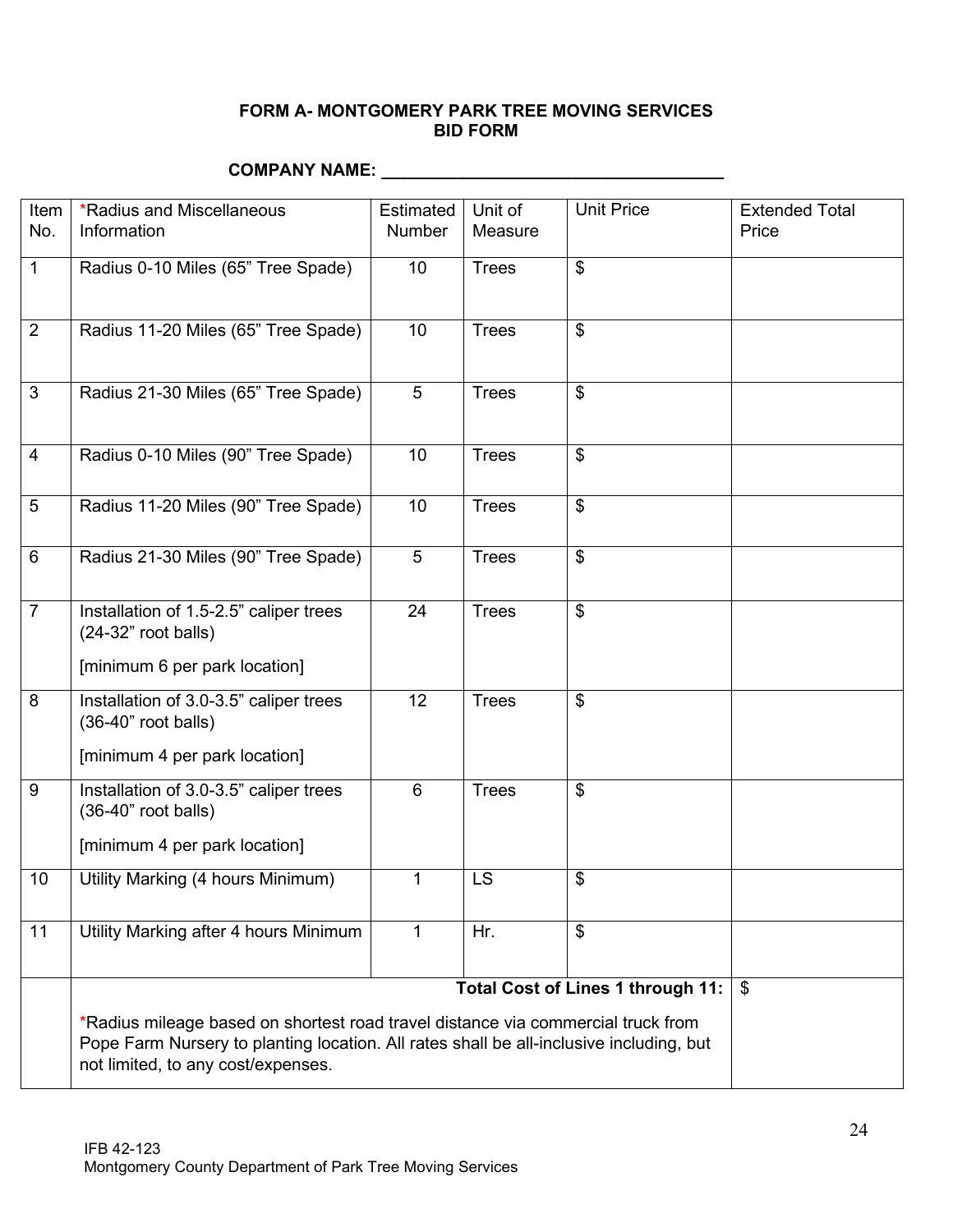**Total Cost Written in Words**: \_\_\_\_\_\_\_\_\_\_\_\_\_\_\_\_\_\_\_\_\_\_\_\_\_\_\_\_\_\_\_\_\_\_\_\_\_\_\_\_\_\_\_\_\_\_\_\_\_\_\_\_\_

| Address:                     |       |        |
|------------------------------|-------|--------|
| Authorized Person (PRINT):   |       |        |
| <b>Authorized Signature:</b> |       |        |
| Title:                       | Date: | Phone: |
| Email Address:               |       |        |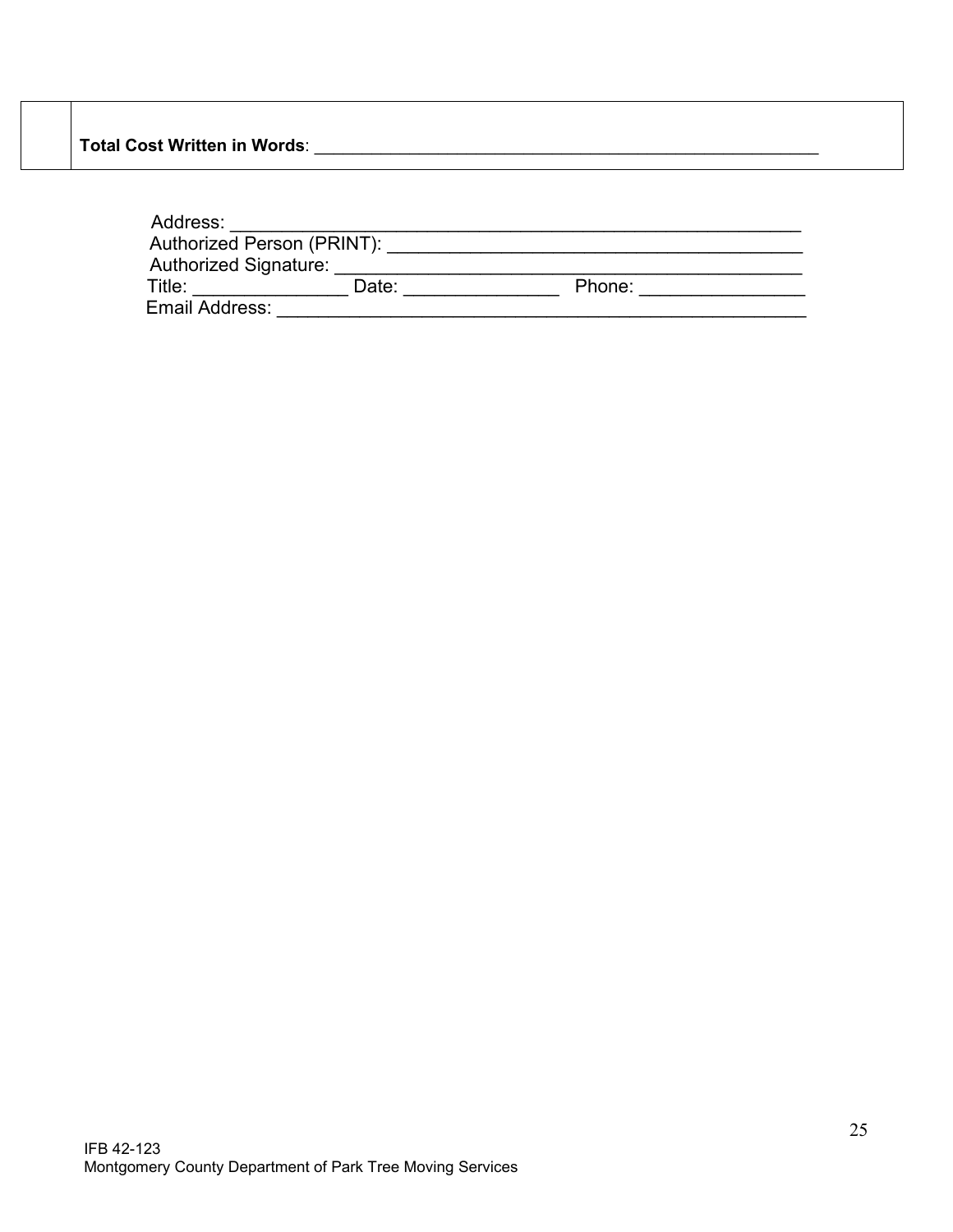#### **FORM B- REFERENCE FORM**

| 2. COMPANY NAME: University of the set of the set of the set of the set of the set of the set of the set of the set of the set of the set of the set of the set of the set of the set of the set of the set of the set of the |  |  |  |
|-------------------------------------------------------------------------------------------------------------------------------------------------------------------------------------------------------------------------------|--|--|--|
|                                                                                                                                                                                                                               |  |  |  |
|                                                                                                                                                                                                                               |  |  |  |
|                                                                                                                                                                                                                               |  |  |  |
|                                                                                                                                                                                                                               |  |  |  |
|                                                                                                                                                                                                                               |  |  |  |
|                                                                                                                                                                                                                               |  |  |  |
|                                                                                                                                                                                                                               |  |  |  |
|                                                                                                                                                                                                                               |  |  |  |
|                                                                                                                                                                                                                               |  |  |  |
| TELEPHONE NUMBER: ___________________________________EMAIL: ____________________                                                                                                                                              |  |  |  |
|                                                                                                                                                                                                                               |  |  |  |
|                                                                                                                                                                                                                               |  |  |  |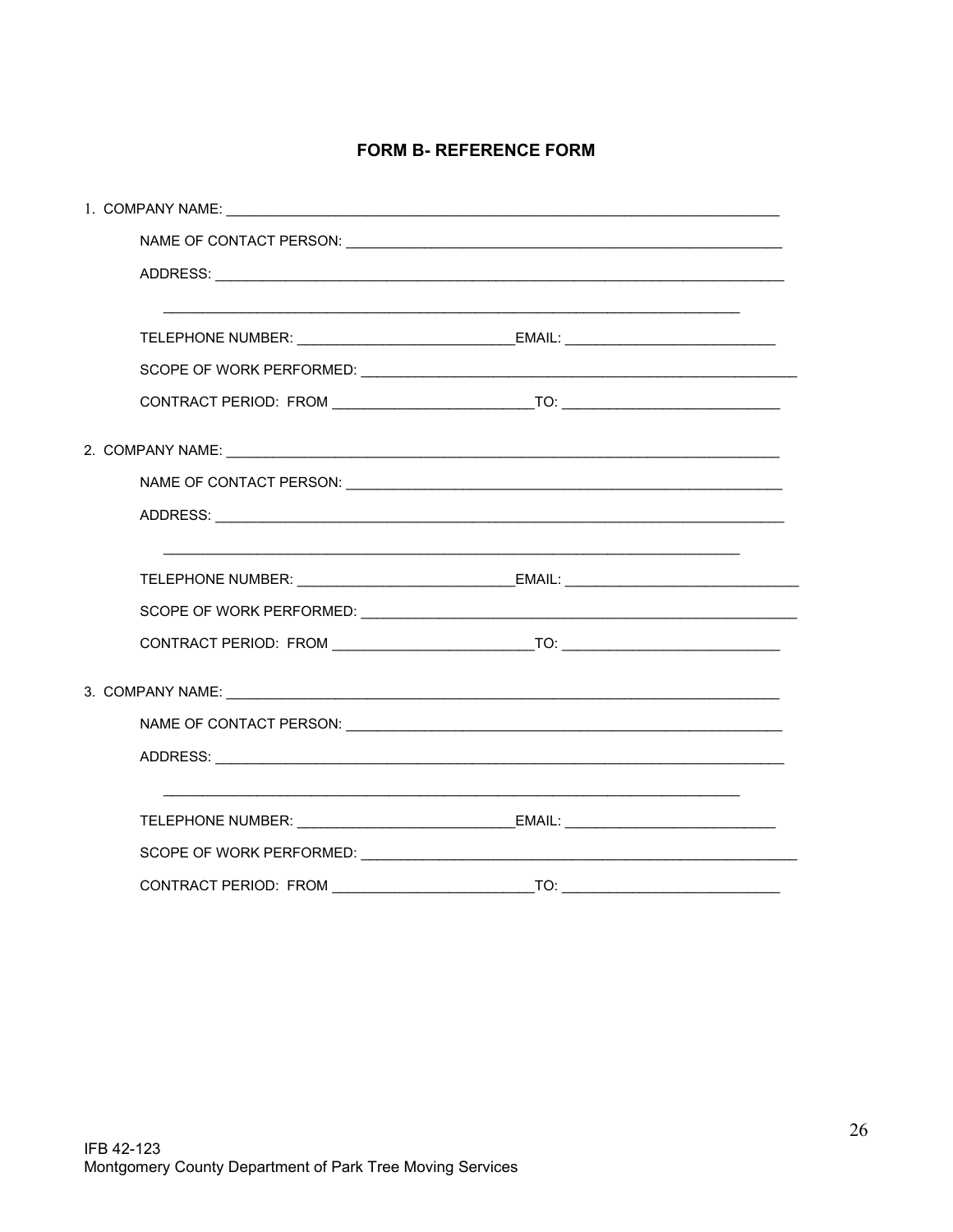#### **FORM C: SUBCONTRACTOR UTILIZATION REPORT**

## **THE MARYLAND-NATIONAL CAPITAL PARK AND PLANNING COMMISSION**

| <b>TYPE OF</b><br><b>CONTRACT</b> | <b>NAME OF</b><br><b>SUBCONTRACTOR</b> | <b>DOLLAR</b><br><b>AMOUNT OF</b><br><b>SUBCONTRACT</b> | <b>PERCENTAGE</b> | <b>MFD</b> | NON-<br><b>MFD</b> |
|-----------------------------------|----------------------------------------|---------------------------------------------------------|-------------------|------------|--------------------|
|                                   |                                        |                                                         |                   |            |                    |
|                                   |                                        |                                                         |                   |            |                    |
|                                   |                                        |                                                         |                   |            |                    |
|                                   |                                        |                                                         |                   |            |                    |
|                                   |                                        |                                                         |                   |            |                    |
|                                   |                                        |                                                         |                   |            |                    |
|                                   |                                        |                                                         |                   |            |                    |
|                                   |                                        |                                                         |                   |            |                    |
|                                   |                                        |                                                         |                   |            |                    |
|                                   |                                        |                                                         |                   |            |                    |
|                                   |                                        |                                                         |                   |            |                    |
|                                   |                                        |                                                         |                   |            |                    |
|                                   |                                        |                                                         |                   |            |                    |
|                                   |                                        |                                                         |                   |            |                    |
|                                   |                                        |                                                         |                   |            |                    |
|                                   |                                        |                                                         |                   |            |                    |
|                                   |                                        |                                                         |                   |            |                    |
|                                   |                                        |                                                         |                   |            |                    |
|                                   |                                        |                                                         |                   |            |                    |
| <b>TOTAL</b>                      |                                        | $\blacklozenge$                                         |                   |            |                    |